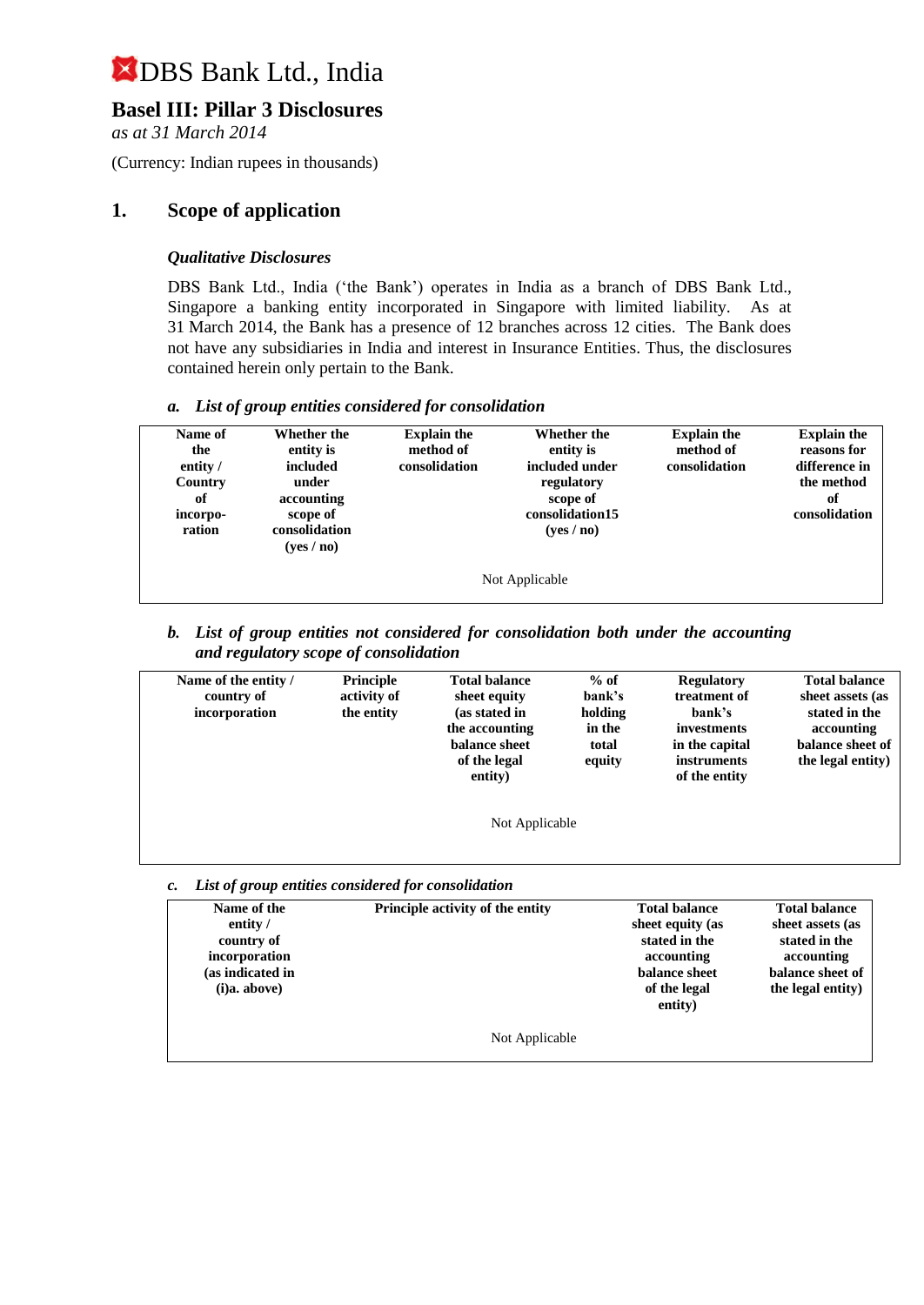## **Basel III: Pillar 3 Disclosures** *(Continued)*

*as at 31 March 2014*

(Currency: Indian rupees in thousands)

### **1. Scope of application** *(Continued)*

#### *Quantitative Disclosures (Continued)*

*d. The aggregate amount of capital deficiencies in all subsidiaries which are not included in the regulatory scope of consolidation i.e. that are deducted:*

| Name of the<br>subsidiaries /<br>country of<br>incorporation | <b>Principle activity of the</b><br>entity | <b>Total balance sheet equity</b><br>(as stated in the accounting)<br>balance sheet of the legal<br>entity) | % of bank's<br>holding in the<br>total equity | Capital<br>deficiencies |
|--------------------------------------------------------------|--------------------------------------------|-------------------------------------------------------------------------------------------------------------|-----------------------------------------------|-------------------------|
|                                                              |                                            | Not Applicable                                                                                              |                                               |                         |

*e. The aggregate amounts (e.g. current book value) of the bank's total interests in insurance entities, which are risk-weighted:*

| Name of the<br>insurance<br>entities /<br>country of<br>incorporation | <b>Principle activity of the</b><br>entity | <b>Total balance sheet</b><br>equity (as stated in<br>the accounting<br>balance sheet of the<br>legal entity) | $%$ of bank's<br>holding in the<br>total equity /<br>proportion of<br>voting power | <b>Quantitative impact</b><br>on regulatory<br>capital of using risk<br>weighting method<br>versus using the full<br>deduction method |
|-----------------------------------------------------------------------|--------------------------------------------|---------------------------------------------------------------------------------------------------------------|------------------------------------------------------------------------------------|---------------------------------------------------------------------------------------------------------------------------------------|
|                                                                       |                                            | Not Applicable                                                                                                |                                                                                    |                                                                                                                                       |

*f. Any restrictions or impediments on transfer of funds or regulatory capital within the banking group:*

There are no restrictions or impediments on transfer of funds or regulatory capital within the banking group.

#### **2. Capital Adequacy**

#### *Qualitative disclosures*

The CRAR of the Bank is 13.81% as computed under Basel III norms, which is higher than the minimum regulatory CRAR requirement of 9%.

The Bank's capital management framework is guided by the existing capital position, proposed growth and strategic direction. Growth opportunities have resulted in an increasing and continuing need to focus on the effective management of risk, and commensurate capital to bear that risk. The Bank carefully assesses its growth opportunities relative to the capital available to support them, particularly in the light of the economic environment and capital requirements under Basel III. The Bank maintains a strong discipline over capital allocation and ensuring that returns on investment cover capital costs.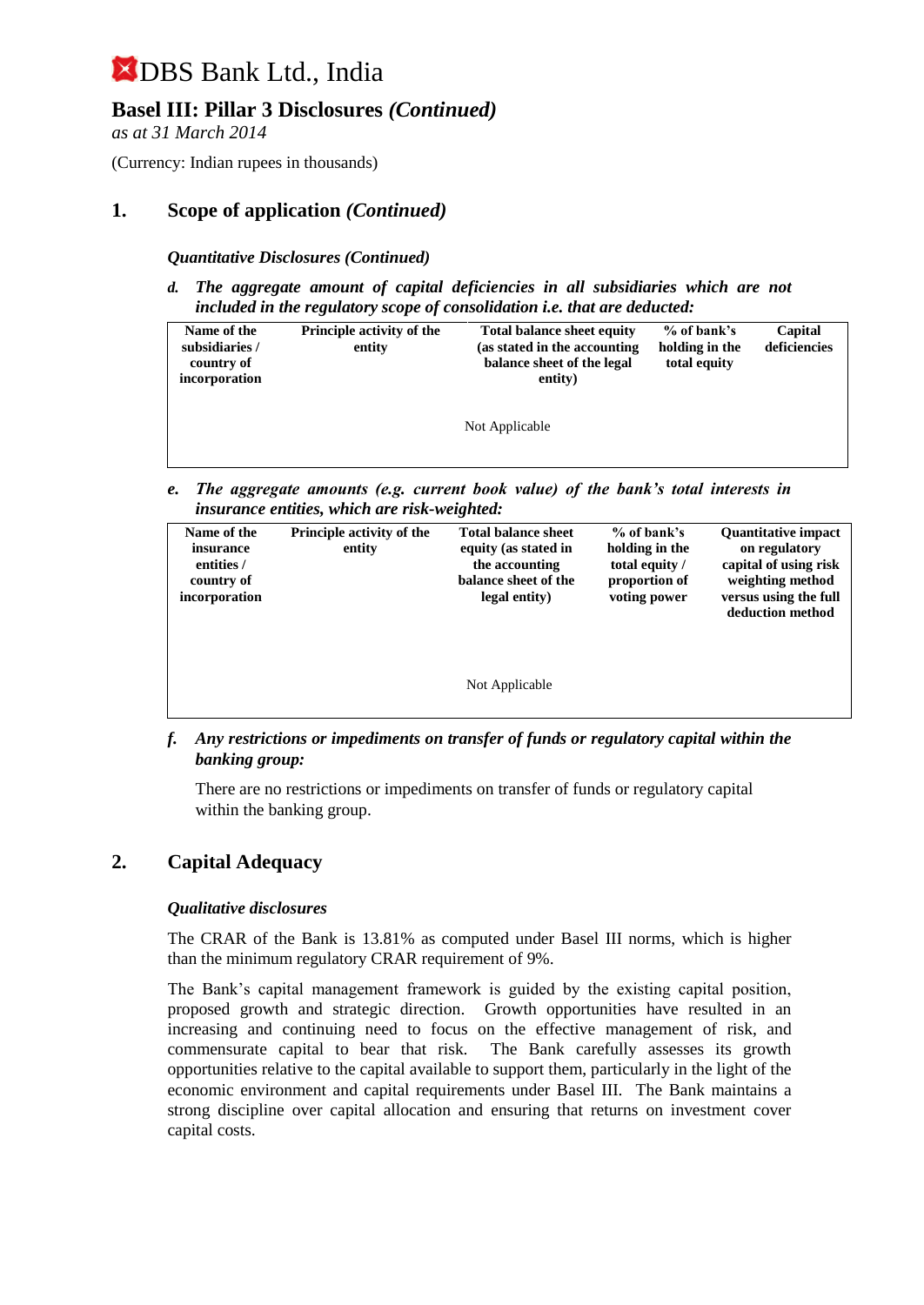## **Basel III: Pillar 3 Disclosures** *(Continued)*

*as at 31 March 2014*

(Currency: Indian rupees in thousands)

## **2. Capital Adequacy** *(Continued)*

#### *Quantitative disclosures*

|   | <b>Particulars</b>                                                                                                                                                                                                     | 31st March 14                   |
|---|------------------------------------------------------------------------------------------------------------------------------------------------------------------------------------------------------------------------|---------------------------------|
| A | Capital requirements for Credit Risk (Standardised Approach)                                                                                                                                                           | 20,563,872                      |
| B | Capital requirements for Market Risk (Standardised Duration Approach)<br>Interest rate risk<br>Foreign exchange risk<br>$\overline{\phantom{a}}$<br>Equity risk<br>Unearned Credit spreads<br>$\overline{\phantom{a}}$ | 3,615,763<br>585,000<br>609,437 |
| C | Capital requirements for Operational risk (Basic Indicator Approach)                                                                                                                                                   | 1,393,222                       |
| D | CET1 Capital Ratio (%)                                                                                                                                                                                                 | 11.77%                          |
| E | Tier1 Capital Ratio (%)                                                                                                                                                                                                | 11.77%                          |
| F | Total Capital Ratio (%)                                                                                                                                                                                                | 13.81%                          |

## **3. General Disclosures**

As part of overall corporate governance, the Group Board has approved a comprehensive Integrated Risk Framework covering risk governance for all risk types and for all entities within the Group, including India. This framework defines authority levels, oversight responsibilities, policy structures and risk appetite limits to manage the risks that arise in connection with the use of financial instruments. On a day-to-day basis, business units have primary responsibility for managing specific risk exposures while Risk Management Group (RMG) exercises independent risk oversight on the Group as a whole. RMG is the central resource for quantifying and managing the portfolio of risks taken by the Group as a whole.

#### *A) General Disclosures for Credit Risk*

#### *Qualitative Disclosures*

.

#### **Credit Risk Management Policy**

The credit policies and basic procedures of the Bank relating to its lending activities are contained in the Local Credit / Loan Policy of the Bank, Core Credit Policy at Singapore and the Credit Manual. These are based on the general credit principles, directives / guidelines issued by the RBI from time to time as well as instructions and guidelines of DBS Bank Ltd, Singapore (hereinafter referred to as 'the Head Office'). In the unlikely event of any conflict amongst the RBI guidelines and Head Office Guidelines, the more conservative policy / guideline is followed.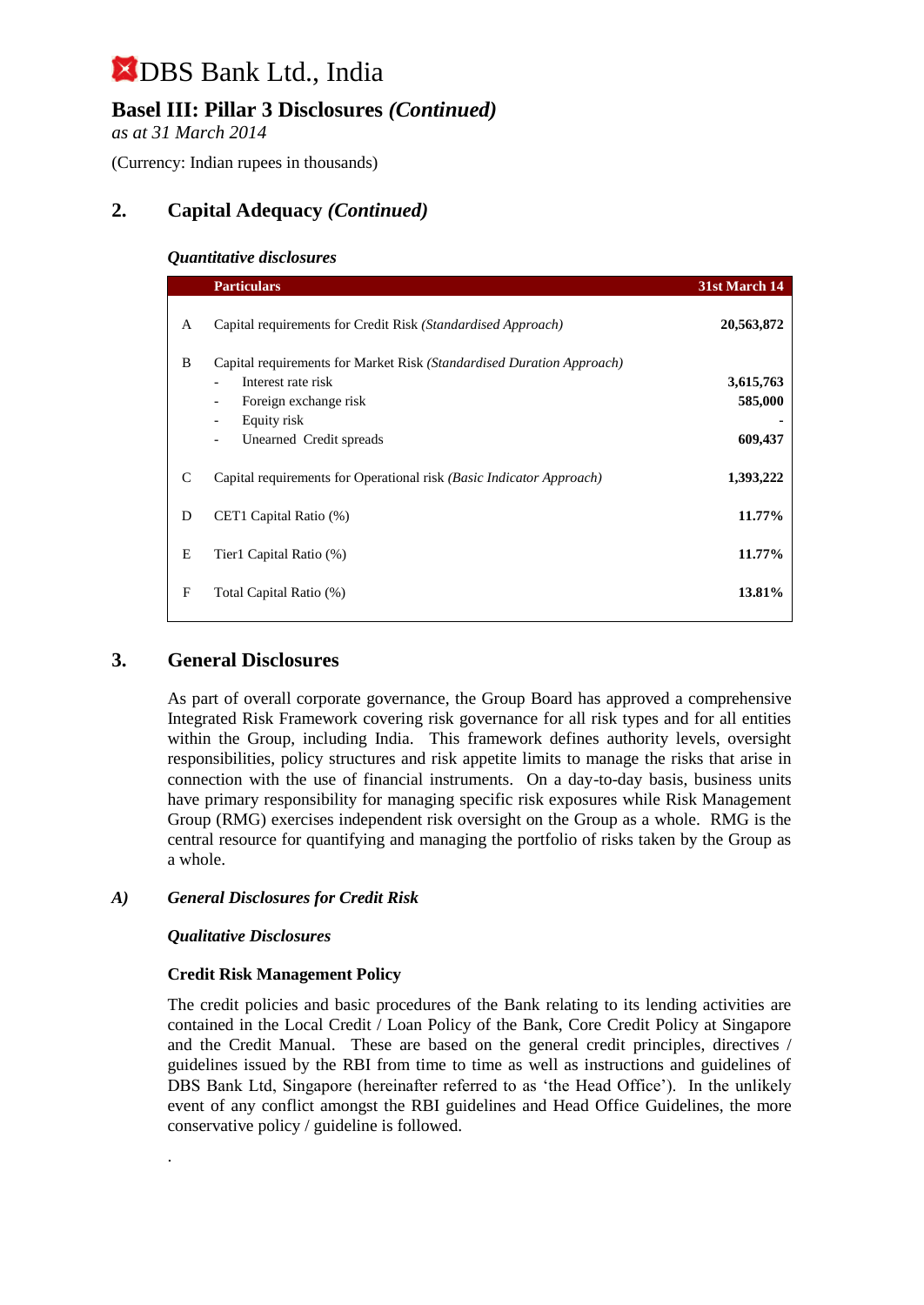## **Basel III: Pillar 3 Disclosures** *(Continued)*

*as at 31 March 2014*

(Currency: Indian rupees in thousands)

### **3. General Disclosures** *(Continued)*

The Core Credit Policy and the Credit / Loan policy outlines the Bank's approach to Credit Risk Management and sets out the rules and guidelines under which the Bank would develop and grows its lending business. These policies provide guidance to the Bank's Corporate Banking, SME Banking and Financial Institutions Group to manage the growth of their portfolio of customer assets in line with the Bank's credit culture and profitability objectives, taking into account the capital needed to support the growth.

Supplementary policies to the main Core Credit Policy and the Credit / Loan policy have also been laid out, for certain types of lending and credit-related operations. These include subject specific policies relating to risk ratings, Default policy, Specialized Lending etc., as well as guidelines for Real Estate lending, NBFC lending, hedging of FX exposures, credit risk mitigation, sectoral and individual / group borrower limits, bridge loans, bill discounting, etc.

Responsibility for monitoring post-approval conditions and risk reporting resides with the Credit Control Unit (CCU), which reports in to Head of CCU in Singapore, with local oversight of the Senior Risk Executive (SRE) in India. The Risk Based Supervision (RBS) submission to RBI contains further details on the same.

Advances are classified into performing and non-performing advances (NPAs) as per RBI guidelines as well as MAS Guidelines. NPA's are further classified into sub-standard, doubtful and loss assets based on the criteria stipulated by RBI as well as MAS, using the more conservative approach wherever there is a difference.

#### *Quantitative Disclosures*

#### **Credit Exposure**

| <b>Particulars</b>          | 31 <sup>st</sup> March 14 |
|-----------------------------|---------------------------|
| Fund Based (Gross Advances) | 157,264,372               |
| Non Fund Based *            | 235,825,413               |

\* The amount includes trade exposures after applying credit conversion factor, Bills rediscoutned and Credit equivalent of FX/derivative exposures.

The Bank does not have overseas operations and hence exposures are restricted to the domestic segment.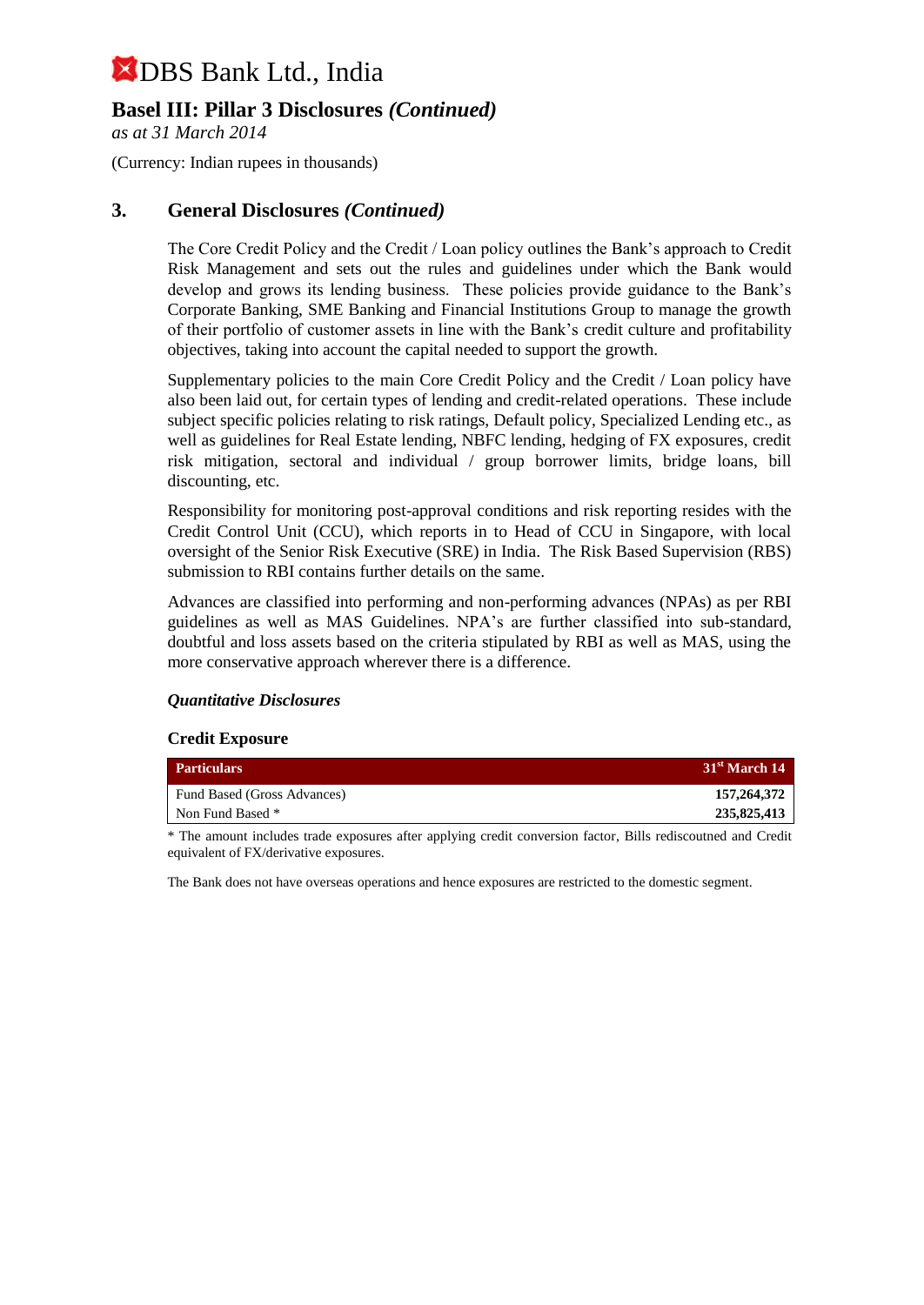## **Basel III: Pillar 3 Disclosures** *(Continued)*

*as at 31 March 2014*

(Currency: Indian rupees in thousands)

## **3. General Disclosures** *(Continued)*

### *Quantitative Disclosures (Continued)*

#### **Industry wise Exposures (Fund Based Advances)**

| <b>Industry</b>                                                                   | 31 <sup>st</sup> March 14 |
|-----------------------------------------------------------------------------------|---------------------------|
| <b>Construction</b> (incl Real Estate)                                            | 24,268,859                |
| <b>Bank Backed advances</b>                                                       | 16,975,106                |
| Basic Metal & Metal products - Iron and Steel                                     | 10,757,959                |
| Chemicals and Chemical Products (Dyes, Paints, etc.) - Drugs and Pharmaceuticals  | 9,160,926                 |
| Non-Banking Financial Institutions/Companies                                      | 8,249,601                 |
| Other Industries                                                                  | 7,868,234                 |
| Infrastructure - Transport - Roadways                                             | 7,580,495                 |
| All Engineering - Others                                                          | 6,422,349                 |
| Vehicles, Vehicle Parts and Transport Equipments                                  | 5,949,731                 |
| <b>Beverages</b>                                                                  | 5,653,261                 |
| Chemicals and Chemical Products (Dyes, Paints, etc.) - Fertilisers                | 4,981,012                 |
| Mining and Quarrying - Others                                                     | 4,829,471                 |
| Water sanitation                                                                  | 4,653,031                 |
| Chemicals and Chemical Products (Dyes, Paints, etc.) - Others                     | 4,098,920                 |
| Infrastructure - Telecommunication                                                | 4,019,619                 |
| Paper and Paper Products                                                          | 3,830,363                 |
| <b>Trading Activity</b>                                                           | 3,109,770                 |
| <b>Metal and Metal Products</b>                                                   | 2,801,983                 |
| All Engineering - Electronics                                                     | 2,727,363                 |
| Infrastructure - Electrcity (generation-transportation and distribution)          | 2,593,452                 |
| <b>Professional Services</b>                                                      | 2,320,344                 |
| Food Processing - Others                                                          | 2,253,395                 |
| Rubber, Plastic and their Products                                                | 2,103,043                 |
| Computer Software                                                                 | 1,821,959                 |
| <b>Textiles - Cotton</b>                                                          | 1,572,115                 |
| Textiles - Others                                                                 | 1,355,640                 |
| Petroleum (non-infra), Coal Products (non-mining) and Nuclear Fuels               | 1,115,023                 |
| Glass & Glassware                                                                 | 1,050,000                 |
| Agriculture & allied activities                                                   | 893,562                   |
| Coal                                                                              | 750,000                   |
| Infrastructure - Transport - Others                                               | 382,006                   |
| Cement and Cement Products                                                        | 361,120                   |
| Infrastructure - Energy - others                                                  | 241,528                   |
| Chemicals and Chemical Products (Dyes, Paints, etc.) - Petro-chemicals (excluding | 205,609                   |
| under Infrastructure)                                                             |                           |
| Wood and Wood Products                                                            | 192,219                   |
| Retail Trade                                                                      | 58,085                    |
| Infrastructure - Transport - Waterways                                            | 34,600                    |
| Food Processing - Edible Oils and Vanaspati                                       | 11,170                    |
| <b>Retail Others</b>                                                              | 6,030                     |
| Tea                                                                               | 4,640                     |
| <b>Residual Advances</b>                                                          | 779                       |
| <b>Total Credit Exposure</b>                                                      | 157,264,372               |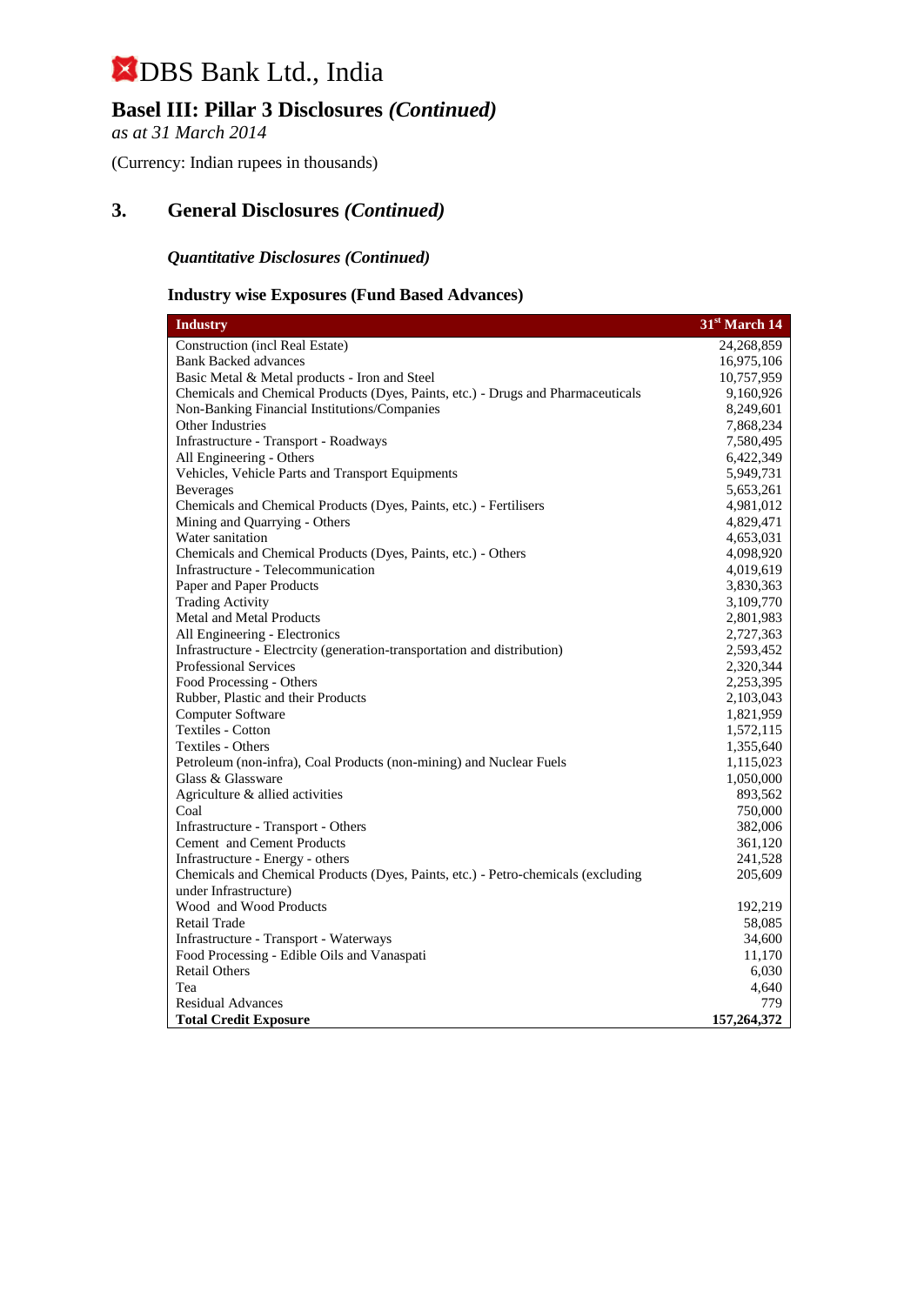## **Basel III: Pillar 3 Disclosures** *(Continued)*

*as at 31 March 2014*

(Currency: Indian rupees in thousands)

## **3. General Disclosures** *(Continued)*

#### *Quantitative Disclosures (Continued)*

#### **Industry wise Exposures (Non - Fund Based)\***

| <b>Industry</b>                                                                  | 31 <sup>st</sup> March 14 |
|----------------------------------------------------------------------------------|---------------------------|
| Bank                                                                             | 160,895,227               |
| Infrastructure - Electrcity (generation-transportation and distribution)         | 8,927,694                 |
| Petroleum (non-infra), Coal Products (non-mining) and Nuclear Fuels              | 6,797,935                 |
| Infrastructure - Energy - Oil/Gas/Liquefied Natural Gas (LNG) storage facility   | 5,347,355                 |
| <b>Trading Activity</b>                                                          | 4,969,584                 |
| <b>Retail Others</b>                                                             | 4,709,805                 |
| Vehicles, Vehicle Parts and Transport Equipments                                 | 3,194,755                 |
| Construction                                                                     | 3,024,548                 |
| Basic Metal & Metal products - Iron and Steel                                    | 2,897,172                 |
| Infrastructure - Telecommunication                                               | 2,608,726                 |
| Infrastructure - Energy - others                                                 | 2,505,010                 |
| Chemicals and Chemical Products (Dyes, Paints, etc.) - Fertilisers               | 2,472,003                 |
| <b>Metal and Metal Products</b>                                                  | 2,311,479                 |
| Other Services                                                                   | 2,214,702                 |
| Chemicals and Chemical Products (Dyes, Paints, etc.) - Others                    | 2,149,249                 |
| All Engineering - Others                                                         | 2,120,138                 |
| Chemicals and Chemical Products (Dyes, Paints, etc.) - Drugs and Pharmaceuticals | 2,092,519                 |
| Cement and Cement Products                                                       | 1,708,660                 |
| <b>Professional Services</b>                                                     | 1,460,973                 |
| Non-Banking Financial Institutions/Companies                                     | 1,448,398                 |
| <b>Transport Operators</b>                                                       | 1,268,248                 |
| Wholesale Trade (other than Food Procurement)                                    | 1,249,832                 |
| Rubber, Plastic and their Products                                               | 1,233,007                 |
| All Engineering - Electronics                                                    | 1,225,229                 |
| Food Processing - Edible Oils and Vanaspati                                      | 981,723                   |
| Tourism, Hotel and Restaurants                                                   | 925,002                   |
| Paper and Paper Products                                                         | 690,172                   |
| Mining and Quarrying - Others                                                    | 682,288                   |
| Infrastructure - Transport - Roadways                                            | 670,144                   |
| Infrastructure - Water sanitation<br>Petro-chemicals                             | 574,930                   |
| Other Industries                                                                 | 459,622                   |
| Computer Software                                                                | 360,167                   |
| Textiles - Others                                                                | 334,835<br>268,966        |
| <b>Beverages</b>                                                                 | 246,425                   |
| Glass & Glassware                                                                | 167,314                   |
| Textiles - Cotton                                                                | 143,038                   |
| Food processing - Sugar                                                          | 142,927                   |
| Coal                                                                             | 110,013                   |
| Agriculture & allied activities                                                  | 77,475                    |
| Food Processing - Tea                                                            | 67,665                    |
| Food Processing - Others                                                         | 44,337                    |
| Shipping                                                                         | 24,444                    |
| Wood and Wood Products                                                           | 11,261                    |
| Food processing - Coffee                                                         | 10,417                    |
| <b>Total Credit Exposure</b>                                                     | 235,825,413               |

\* The amount includes trade exposures after applying credit conversion factor, Bills Rediscounted and Credit equivalent of FX/derivative exposures.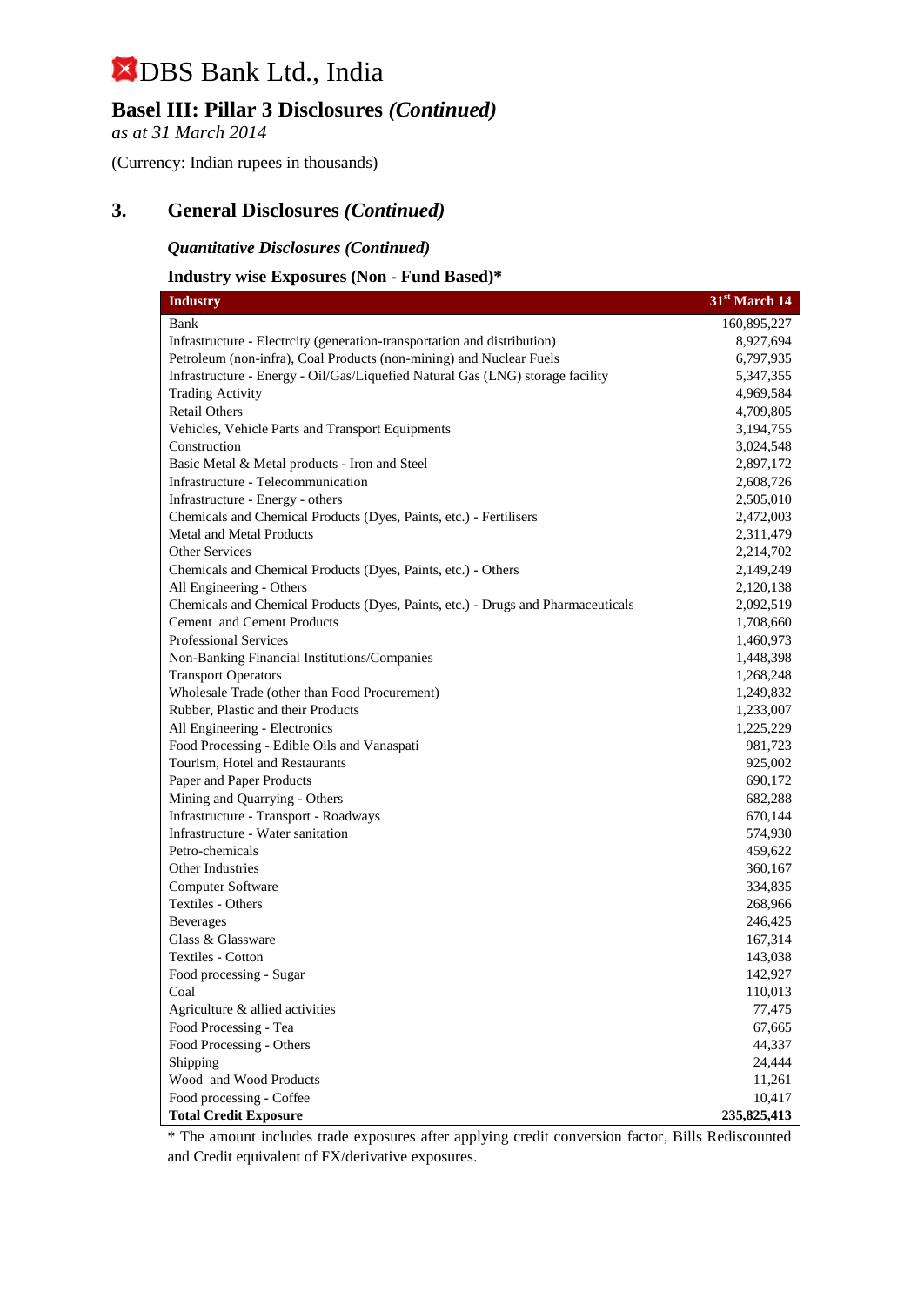## **Basel III: Pillar 3 Disclosures** *(Continued)*

*as at 31 March 2014*

(Currency: Indian rupees in thousands)

## **3. General Disclosures** *(Continued)*

#### **Maturity of Assets as at 31 March 2014**

| <b>Particulars</b>   | Cash                     | <b>Balance with RBI</b> | <b>Balance with Banks</b> | <b>Investments</b> | <b>Loans &amp; Advances</b> | <b>Fixed Assets</b>      | <b>Other Assets</b> |
|----------------------|--------------------------|-------------------------|---------------------------|--------------------|-----------------------------|--------------------------|---------------------|
|                      |                          |                         |                           |                    |                             |                          |                     |
|                      |                          |                         |                           |                    |                             |                          |                     |
| 1 day                | 26,401                   | 174,943                 | 7,395,042                 | 73,518,793         | 4,315,625                   | $\overline{\phantom{a}}$ | 469,519             |
| $2-7$ days           | $\overline{\phantom{a}}$ | 1,202,982               | 5,085,612                 | 7,545,102          | 8,585,776                   | $\overline{\phantom{a}}$ | 128,892             |
| $8-14$ Days          | $\overline{\phantom{a}}$ | 334,446                 |                           | 6,378,708          | 5,164,595                   | $\overline{\phantom{a}}$ | 77,658              |
| $15-28$ Days         |                          | 413,452                 |                           | 4,994,467          | 15,728,664                  | $\overline{\phantom{a}}$ | 203,498             |
| 29 Days-3 Months     |                          | 1,735,257               | 179,745                   | 13,895,340         | 42,005,072                  | $\overline{\phantom{a}}$ | 470,533             |
| 3–6 Months           | $\overline{\phantom{a}}$ | 1,062,296               | 838,810                   | 14,081,697         | 26,829,594                  | $\overline{\phantom{a}}$ | 360,266             |
| $6$ Months $-1$ Year |                          | 623,993                 |                           | 45,673,736         | 8,859,357                   | $\overline{\phantom{a}}$ | 446,398             |
| $1-3$ Years          | $\overline{\phantom{a}}$ | 405,421                 |                           | 6,498,486          | 14,271,266                  | $\overline{\phantom{a}}$ | 601,370             |
| 3–5Years             | $\overline{\phantom{0}}$ | 57,130                  |                           | 176,623            | 22,959,439                  |                          | 392,290             |
| Over 5Years          |                          | 2,652,759               |                           | 8,054,128          | 2,828,981                   | 515,725                  | 96,409,249          |
| <b>Total</b>         | 26,401                   | 8,662,679               | 13,496,209                | 180,817,080        | 151,548,369                 | 515,725                  | 99,559,673          |
|                      |                          |                         |                           |                    |                             |                          |                     |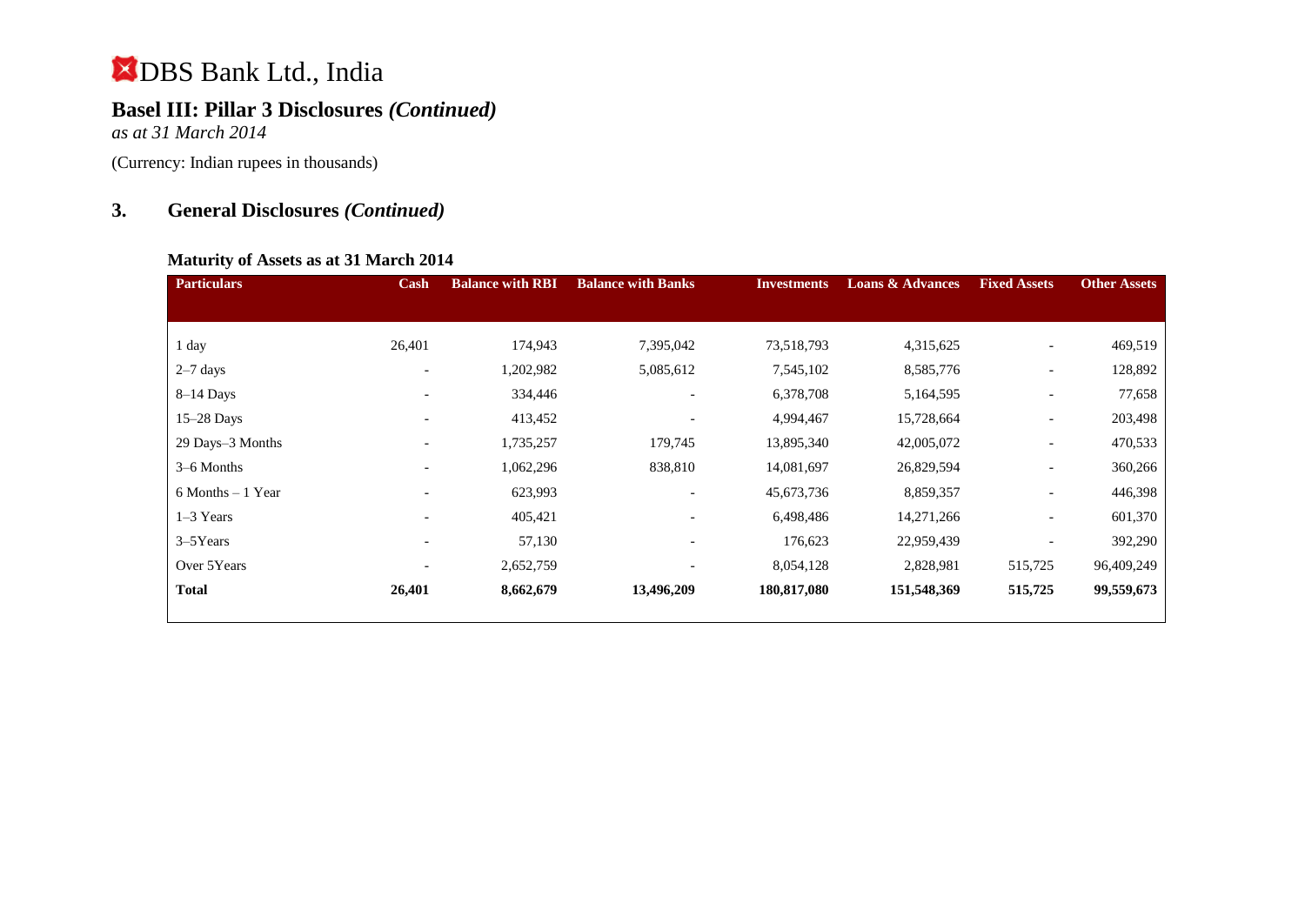## **Basel III: Pillar 3 Disclosures** *(Continued)*

*as at 31 March 2014*

(Currency: Indian rupees in thousands)

## **3. General Disclosures** *(Continued)*

#### **Classification of NPA's**

| <b>Particulars</b>     | 31 <sup>st</sup> March 14 |
|------------------------|---------------------------|
| Amount of NPAs (Gross) | 21,156,381                |
| Substandard            | 17,499,904                |
| Doubtful 1             | 2,732,070                 |
| Doubtful 2             | 924,407                   |
| Doubtful 3             | ۰                         |
| Loss                   | ۰                         |

#### **Movement of NPAs and Provision for NPAs**

|              | <b>Particulars</b>                                        | 31 <sup>st</sup> March 14 |
|--------------|-----------------------------------------------------------|---------------------------|
| $\mathbf{A}$ | Amount of NPAs (Gross)                                    | 21,156,381                |
| B            | Net NPAs                                                  | 15,440,377                |
| $\mathbf C$  | <b>NPA Ratios</b>                                         |                           |
|              | Gross NPAs to gross advances (%)                          | 13.45%                    |
|              | Net NPAs to net advances (%)                              | 10.19%                    |
| D            | Movement of NPAs (Gross)                                  |                           |
|              | Opening balance as of the beginning of the financial year | 5,820,327                 |
|              | <b>Additions</b><br>$\overline{\phantom{a}}$              | 17,676,995                |
|              | Reductions on account of recoveries/write - offs          | 2,340,941                 |
|              | Closing balance                                           | 21,156,381                |
| E            | Movement of Provision for NPAs                            |                           |
|              | Opening balance as of the beginning of the financial year | 2,530,690                 |
|              | Provision made during the year<br>-                       | 5,259,599                 |
|              | Write $-$ offs / Write $-$ back of excess provision       | 2,074,285                 |
|              | Closing balance                                           | 5,716,004                 |

Amount of Non-Performing Investments and amount of provisions held for non-performing investments:INR Nil

#### **Movement in Provisions Held towards Depreciation on Investments**

| <b>Particulars</b>                                                   | 31 <sup>st</sup> March 14 |
|----------------------------------------------------------------------|---------------------------|
|                                                                      |                           |
| <b>Opening Balance</b>                                               | 3.549                     |
| Provisions Made During the Year<br>Add:                              | 186,980                   |
| Write off / Write back of Excess provisions during the Year<br>Less: |                           |
| <b>Closing Balance</b>                                               | 190.529                   |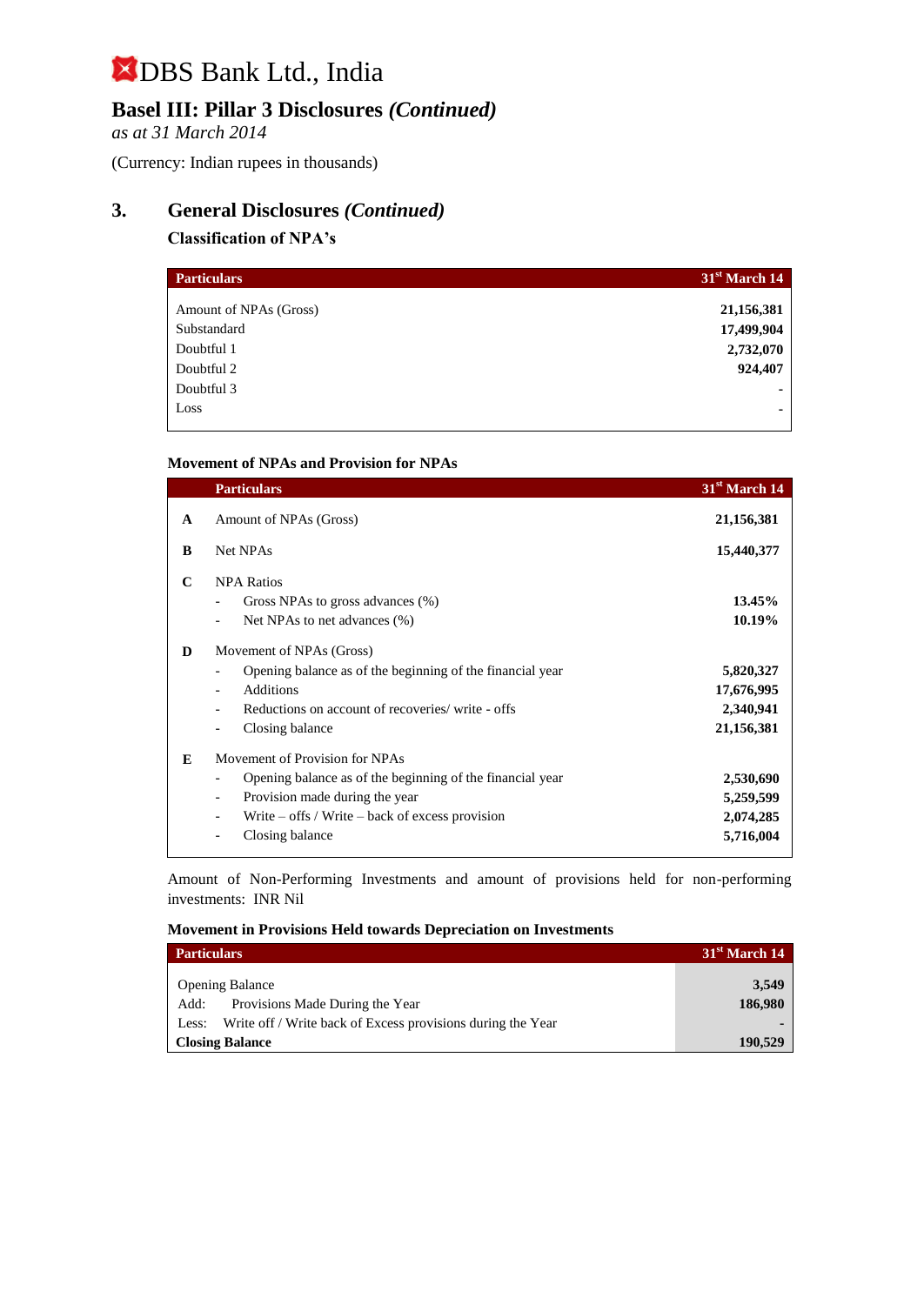## **Basel III: Pillar 3 Disclosures** *(Continued)*

*as at 31 March 2014*

(Currency: Indian rupees in thousands)

#### **4. Disclosures for Credit Risk: Portfolios subject to Standardised approach**

#### *Qualitative Disclosures*

Currently based on our clientele, ratings of the following agencies have been used i.e. CARE, CRISIL, India Ratings and Research Private Ltd., ICRA, Brickwork, SME Rating Agency Pvt Ltd (SMERA), Standards & Poors, Moody's and Fitch for all exposures. The Bank assigns Long term credit ratings accorded by the chosen credit rating agencies for assets which have a contractual maturity of more than one year. However, in accordance with RBI guidelines, the Bank classifies all cash credit exposures as long term exposures and accordingly the long term ratings accorded by the chosen credit rating agencies are assigned. Currently the Bank uses issuer ratings. In accordance with RBI guidelines, for risk-weighting purposes, short-term ratings are deemed to be issue-specific.

#### *Quantitative Disclosures*

Categorization of Advances (outstanding net of provisions) classified on the basis of Risk Weightage is provided below:

| <b>Particulars</b>    | 31 <sup>st</sup> March 14 |
|-----------------------|---------------------------|
| $<$ 100 % Risk Weight | 72,656,090                |
| 100 % Risk Weight     | 43,711,701                |
| $> 100\%$ Risk Weight | 35,180,578                |
| Total                 | 151,548,369               |

## **5. Disclosures for Credit Risk Mitigation on Standardised approach**

#### *Qualitative Disclosures*

This is detailed in our policy on Credit Risk Mitigation techniques and Collateral Management.

#### *Quantitative Disclosures*

As of  $31<sup>st</sup>$  March 2014, the Bank has not availed of Credit Mitigation techniques.

#### **6. Disclosure on Securitisation for Standardised approach**

#### **Objective:**

DBS Bank's primary objective of investment in securitisation transactions is to meet its Priority Sector Lending requirement.

#### **Key Risks Involved**

#### *Credit Risk*

- Rise in default rates in the underlying portfolios
- Adequacy of credit enhancement to cover default risk in the pool portfolio
- Deteriorating financial performance of the originator or default by originator
- Deteriorating financial performance of the originator or default by originator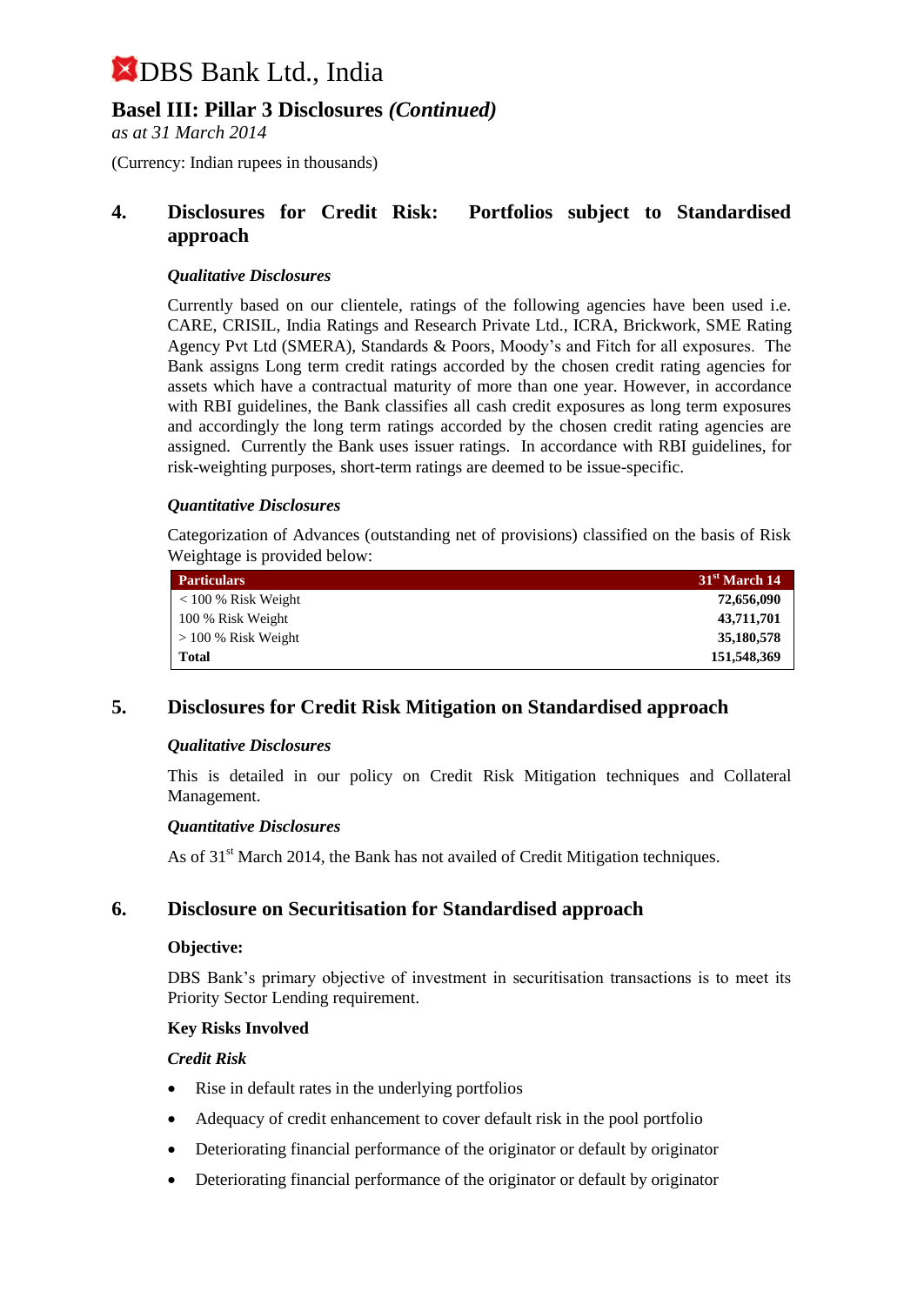## **Basel III: Pillar 3 Disclosures** *(Continued)*

*as at 31 March 2014*

(Currency: Indian rupees in thousands)

## **6. Disclosure on Securitisation for Standardised approach** *(Continued)*

#### *Prepayment Risk*

 Rise in prepayment rates due to fall in rate of interest rates or rise in income levels of the borrowers.

#### *Market Risk*

- Fall in credit rating of the PTC issue will result in decline in the market value of the PTC security.
- Downgrade in rating of Servicer/Originator will result in decline in the market value of the PTC security.
- High utilisation of credit enhancements will result in decline in the market value of the PTC security

#### *Liquidity Risk*

 Drying up of liquidity in the PTC market will make it difficult for the bank to sell the investments in case of high credit, market or comingling risk. In such a situation, there would be a high cost involved, if we were to exit the position.

#### *Comingling Risk*

- The loan payments are paid directly by the obligors to the servicer at the end of each month. The servicer keeps the payments before the payout date of the PTC notes which exposes the monthly collections to comingling risk.
- There are also other risks which include performance risk of the collection and processing agent, and regulatory and legal risk.

#### **Roles played by the Bank**

As part of the securitsation programme, DBS Bank has played the role of an investor i.e. acquiring investment grade securitised debt instruments backed by financial assets originated by third parties.

#### *Processes in place to monitor change in risks of securitisation exposures:*

**Credit Risk:** The Bank monitors on an ongoing basis and in a timely manner, performance information on the exposures underlying its securitization positions and takes appropriate action, if required.

**Market Risk:** The Bank ascertains market value of the securitisation exposures based on extant norms, which is compared with their book value to assess the marked to market impact of these exposures. Further, a fall in rating of the credit enhancers resulting in a fall in market value of securities is mitigated by the incorporation of the various triggers in the transaction documents.

#### **Bank's policy governing the use of credit risk mitigation to mitigate the risks retained through securitisation exposures**

The Bank has not securitised any assets.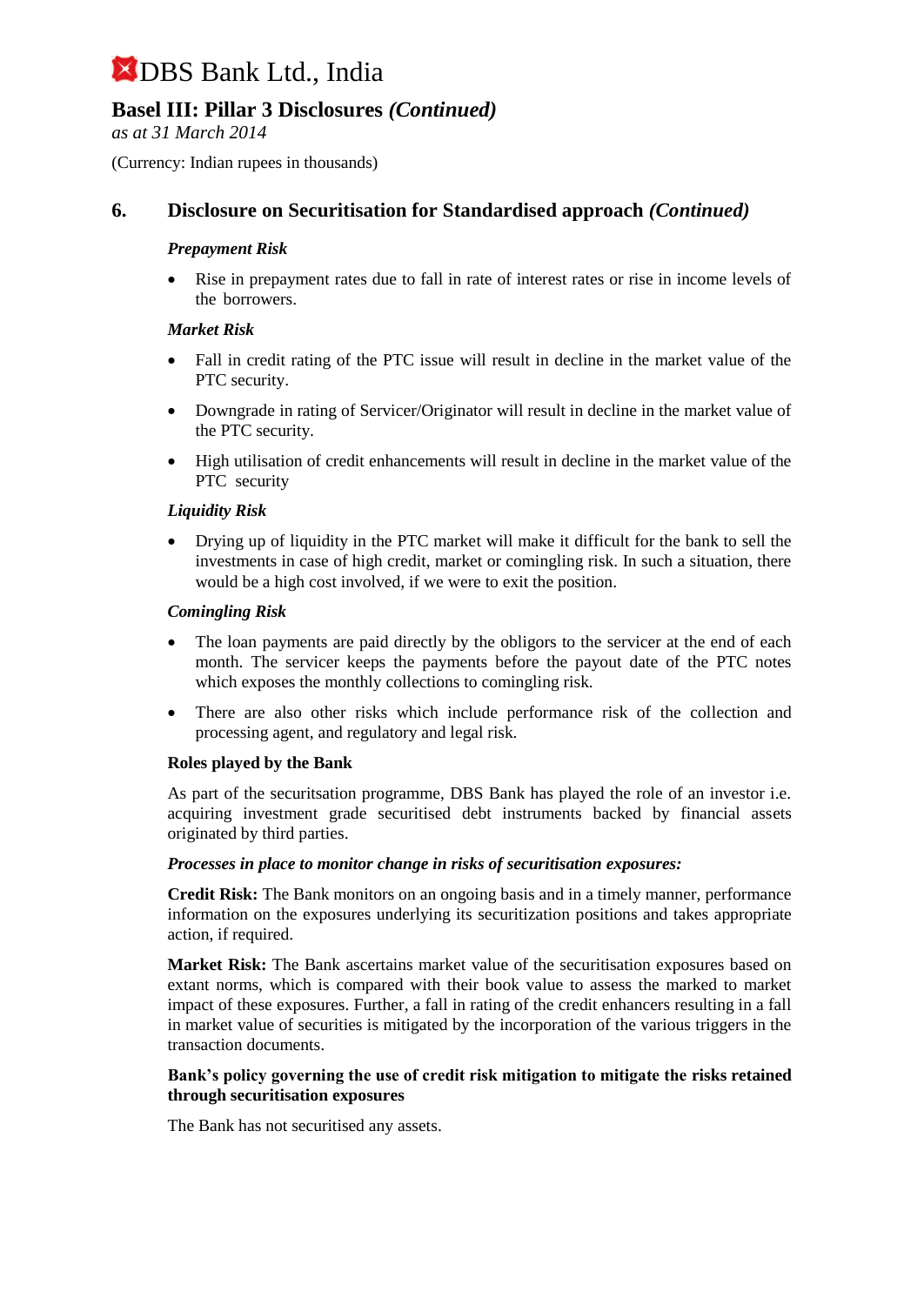## **Basel III: Pillar 3 Disclosures** *(Continued)*

*as at 31 March 2014*

(Currency: Indian rupees in thousands)

### **7. Disclosure on Market Risk in Trading book**

#### *Qualitative disclosures*

Market Risk arises from changes in value from changes in interest rates yields, foreign exchange rates, equity prices, commodity prices, credit spreads and the impact of changes in the correlations and volatilities of these risk factors. The Banks market risk appetite is determined by the Group Board of Directors, with detailed limit frameworks recommended by the appropriate risk committees. The Group Market & Liquidity Risk Committee, which reports into the Group Risk Executive Committee, oversees the market risk management infrastructure, sets market risk control limits and provides enterprise-wide oversight of all market risks and their management.

The Group's market risk framework identifies the types of the market risk to be covered, the risk metrics and methodologies to be used to capture such risk and the standards governing the management of market risk within the Group including the limit setting and independent model validation, monitoring and valuation.

The principal market risk appetite measure is Value at Risk (VaR). The VaR is supplemented by risk control measures, such as sensitivities to risk factors, including their volatilities, as well as P&L loss triggers (Management Action Triggers) for management action.

VaR estimates the potential loss on the current portfolio assuming a specified time horizon and level of confidence. The VaR methodology uses a historical simulation approach to forecast the Group's market risk. The methodology is also used to compute average tail loss metrics. VaR risk factor scenarios are aligned to parameters and market data used for valuation. The VaR is calculated for T&M trading, T&M banking and ALCO book (T&M banking and ALCO book constitute banking VaR).

On a daily basis, the Bank computes trading VaR for each business unit and location, and at the Group level. Banking VaR is computed on a weekly basis for each business unit and location. The trading VaR forecasts are back-tested against the profit and loss of the trading book to monitor its predictive power.

To complement the VaR framework, regular stress testing is carried out to monitor the Banks vulnerability to shocks. Also, monthly and annual P/L stop loss limits is monitored on a daily basis for the Trading book.

The risk control measures such as Interest rate PV01 (IRPV01) and FX delta measures the interest rate and FX rate risk to the current portfolio. The IR PV01 measures the change in the Net present value (NPV) due to an increase of 1 basis point in interest rates .The FX delta measures the change in NPV due to an increase of 1 unit in FX rates. The currency wise IRPV01 and FX Delta is calculated daily for T&M trading, T&M banking and ALCO book.

The other risk control measures such as Credit spread PV01 (CSPV01) and Jump to default (JTD) measures the change in the NPV due to an increase of 1 basis point in credit spreads and the expected loss due to immediate default respectively. The CSPV01 and JTD are calculated daily for T&M trading book.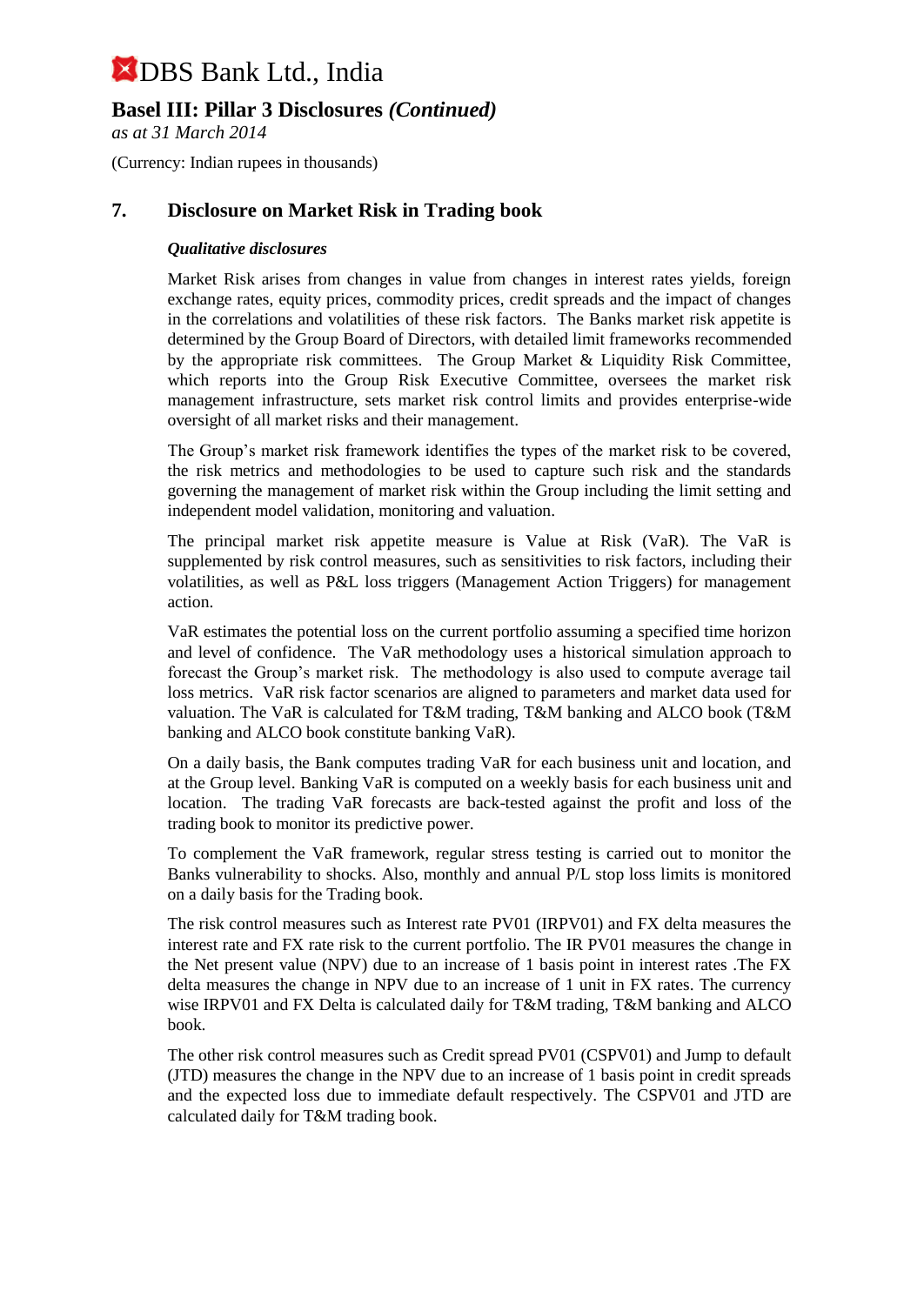## **Basel III: Pillar 3 Disclosures** *(Continued)*

*as at 31 March 2014*

(Currency: Indian rupees in thousands)

## **7. Disclosure on Market Risk in Trading book** *(Continued)*

#### *Quantitative Disclosures*

#### **Capital Requirement for Market Risk**

| <b>Particulars</b>                                                                   | 31 <sup>st</sup> March 14 |
|--------------------------------------------------------------------------------------|---------------------------|
| Interest rate risk<br>Foreign exchange risk (including gold)<br>Equity position risk | 3,615,763<br>585,000      |
| Unearned credit spreads                                                              | 609,437                   |

### **8. Operational Risk**

#### *Qualitative Disclosures*

#### **Strategy and Process**

The Bank's Operational Risk Management (ORM) framework:

- Defines operational risk and the scope of its application;
- Establishes the dimensions of operational risk;
- Provides a consistent framework for managing operational risk across the Bank.

Operational Risk is defined as "the risk of loss resulting from inadequate or failed internal processes, people, or systems, or from external events, including legal risk, but does not include strategic or reputational risk".

DBS adopts a zero tolerance mindset towards major operational risk that can endanger the franchise.

The Group's Operational Risk Management (ORM) Framework has been developed to ensure that operational risks within the Group are properly identified, addressed, monitored, managed and reported in a structured, systematic and consistent manner.

The ORM Framework developed by the Group Head Office has been adopted by the branches in India.

The ORM framework includes inter-alia:

- a) ORM Governance Structure (Board, Senior Management, Location / Business level)
- b) ORM Governance Principles
- c) Accountability & Responsibility
- d) Operational Risk policies comprising:
	- Group ORM Framework (Level 1)
	- Core Operational Risk Standards (CORS) and Corporate Operational Risk Policies (Level 2); and
	- Location / Unit-specific Operational Risk Policies & Standards (Level 3)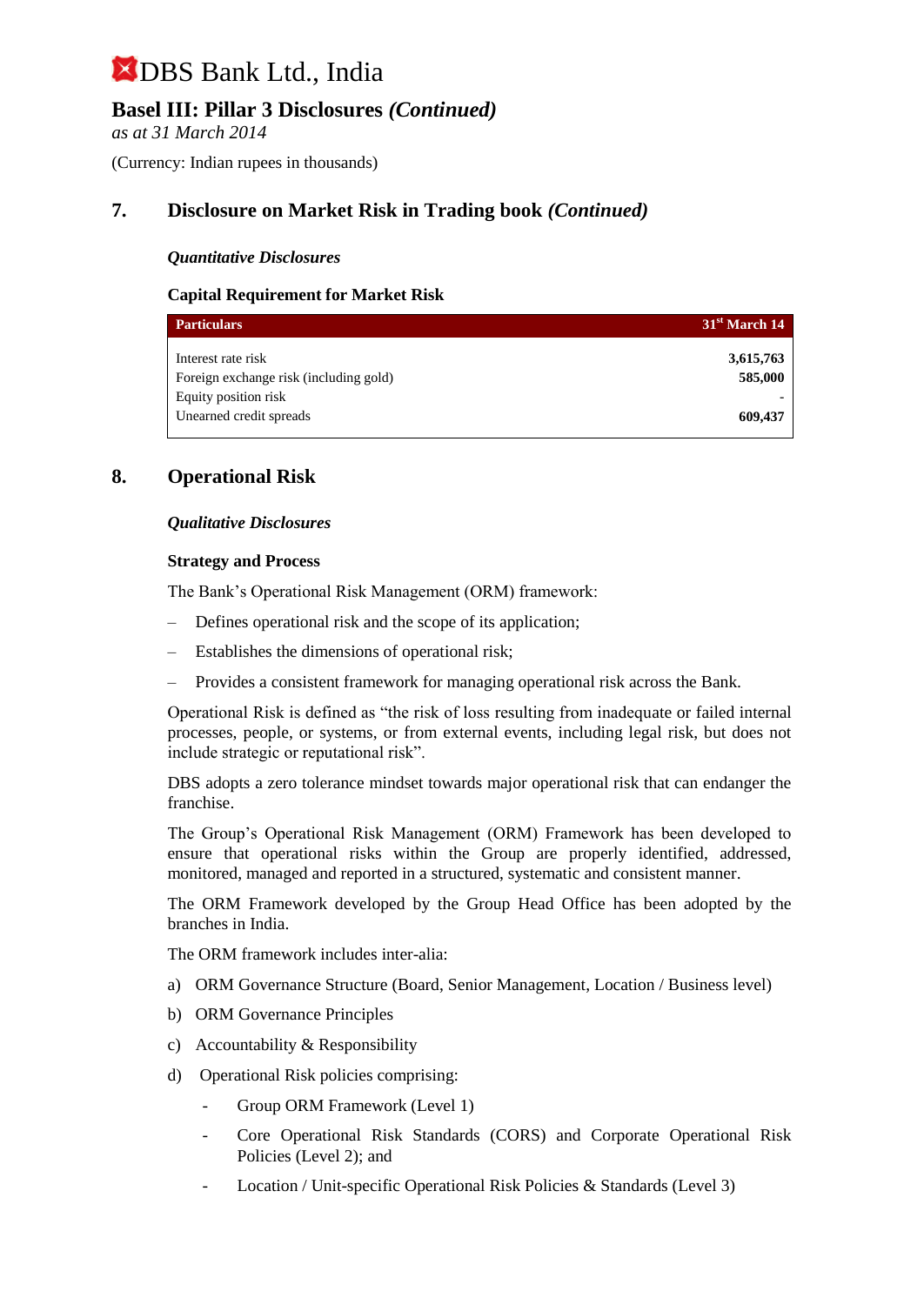## **Basel III: Pillar 3 Disclosures** *(Continued)*

*as at 31 March 2014*

(Currency: Indian rupees in thousands)

### **8. Operational Risk** *(Continued)*

- e) Risk Mitigation Programmes comprising:
	- Internal controls
	- Global Insurance Programme; and
	- Business Continuity Management
- f) Risk Tools and Mechanisms comprising:
	- Control Self Assessment (CSA)
	- Risk Event Management (REM)
	- Key Risk Indicators (KRI)
	- New Product Approval Process (NPA)
	- Outsourcing Risk Review
	- Issue Management & Action Tracking
	- Risk Analysis, Reporting and Profiling
- g) Risk Quantification Loss Provisioning / Capital Allocation

#### **Structure and Organisation**

The Bank also has in place an India Operational Risk Committee (IORC) which meets on a monthly basis to discuss operational risk issues. This committee is managed by the Head - Operational Risk and reports to the IMC. This ensures appropriate management oversight of operational risks facing the Bank.

The IORC comprises the CEO and the heads of the Institutional Banking Group, Consumer Banking Group, Treasury & Markets, Technology & Operations, Risk Management Group, Finance, Legal & Compliance, Group Audit and Operational Risk.

As part of the Bank's ORM structure, an independent Operational Risk function is in place led by the local Head of Operational Risk, who reports to the Senior Risk Executive, India and functionally to the Group Head of Operational Risk at the Head Office in Singapore.

Coverage includes identifying, assessing, controlling / mitigating risk, monitoring and reporting risk and also ensuring compliance with DBS Group standards and regulatory requirements relating to Operational Risk.

In addition to the independent Operational Risk resources, Unit Operational Risk Managers (UORM) are appointed within key Business Units (BU) and Support Units (SU) to support operationalisation of the risk management policy & process and to ensure maintenance of adequate controls on an ongoing basis. Regular training / orientations are conducted to keep UORM updated with key developments.

#### **Risk Mitigation Programs**

#### *Internal Controls*

The day-to-day management of Operational Risk within the Bank is through maintenance of a comprehensive system of internal controls. An effective internal control system is a combination of a strong control environment and appropriate internal control procedures. These internal controls comprise preventive, detective, escalation and corrective controls.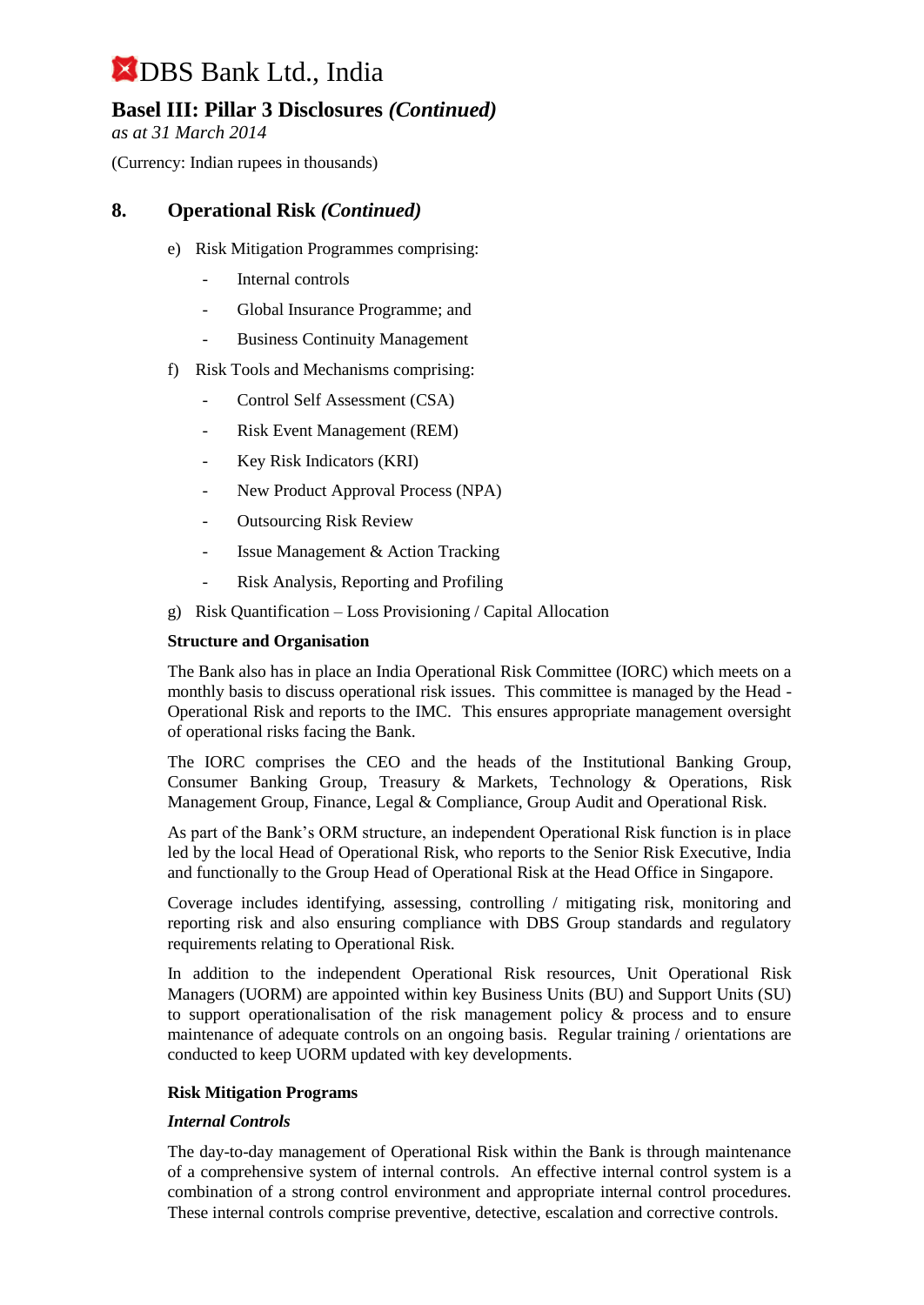## **Basel III: Pillar 3 Disclosures** *(Continued)*

*as at 31 March 2014*

(Currency: Indian rupees in thousands)

### **8. Operational Risk** *(Continued)*

#### *Global Insurance Programme (GIP)*

The key objectives of the GIP are to reduce financial loss of risk events via transfer of loss to external funding sources (insurers). The GIP provides cover for low-frequency highimpact loss incidents, while the high frequency low impact operational losses are managed through strong internal controls.

**Business Continuity Management (BCM)** is a key Operational Risk program to minimize the impact of a business disruption, irrespective of cause, and to provide an acceptable level of business until normal business operations are resumed. BCM includes the following:

- Establishing ownership, roles and responsibilities
- Risk analysis
- Business impact analysis
- Recovery strategies
- Familiarisation of emergency response and crisis management plans
- Regular review and maintenance
- Regular, complete and meaningful testing

#### **Risk Reporting and Measurement**

Operational Risk related MIS is reported through the central ORM system (ROR - Reveleus Operational Risk), as follows:

- Incident Management (IM) Module for reporting of Risk Events
- Issue and Action Management(IAM) Module for tracking of Issues and Actions emanating from Risk Events, Audit Issues, Regulatory Issues and other risk related issues
- Key Indicator (KI) Module for reporting of Key Risk Indicators (KRI)
- Control Self Assessment (CSA) Module to facilitate the half-yearly Control Self Assessment process

The Operational Risk Profile including MIS relating to the above is placed at the monthly meetings of the India Operational Risk Committee (IORC).

#### **Approach for operational risk capital assessment**

– The Bank currently adopts the Basic Indicator Approach to calculate capital for operational risk.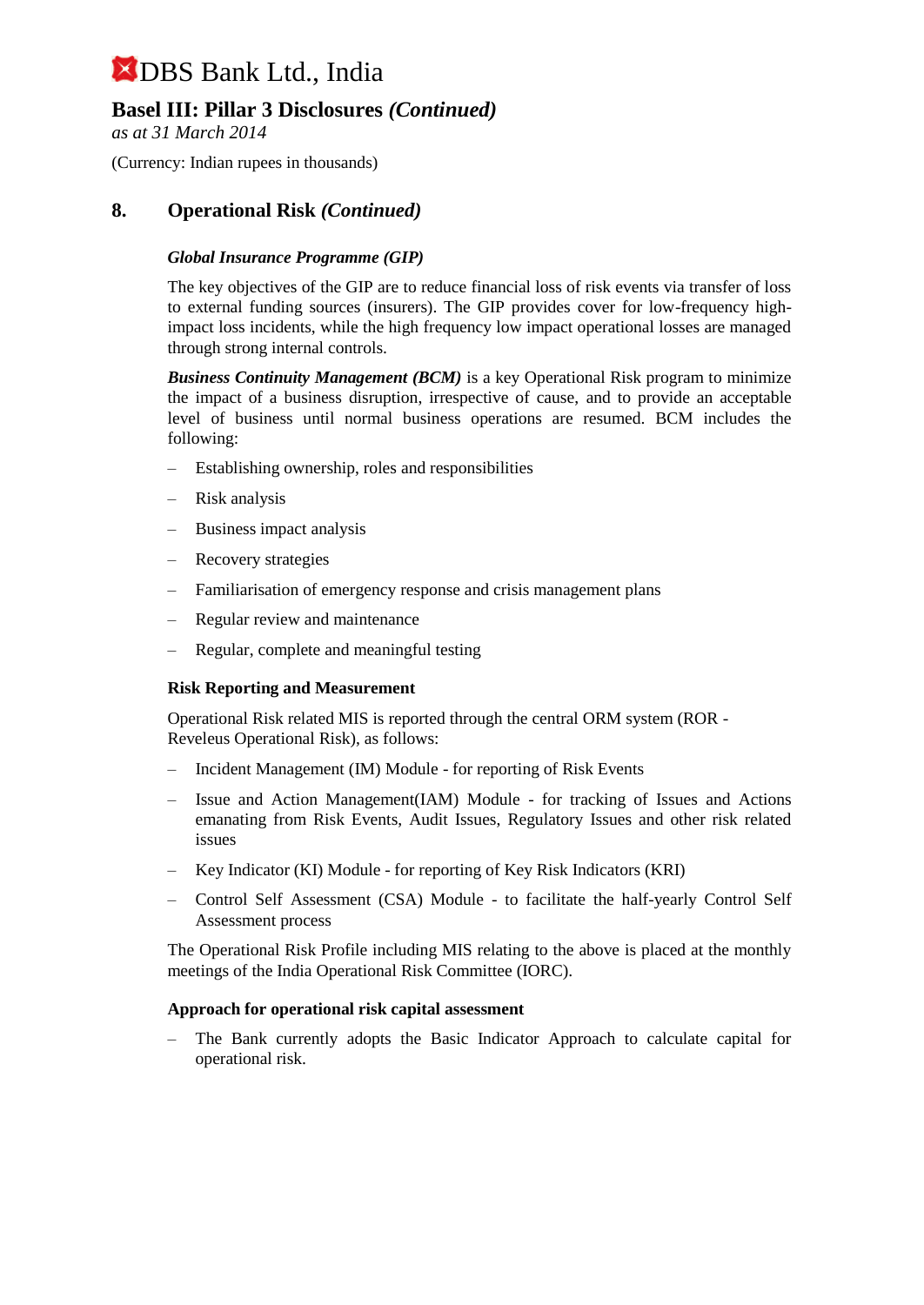## **Basel III: Pillar 3 Disclosures** *(Continued)*

*as at 31 March 2014*

(Currency: Indian rupees in thousands)

## **9. Interest rate risk in the banking book (IRRBB)**

#### *Qualitative Disclosures*

The Asset and Liability Committee ("ALCO") oversees the structural interest rate risk and funding liquidity risk in the Bank. The ALCO ensures that the exposures are within prudent levels. Structural interest rate risk arises from mismatches in the interest rate profile of customer loans and deposits. This interest rate risk has several aspects: basis risk arising from different interest rate benchmarks, interest rate re-pricing risk, yield curve risks and embedded optionality. To monitor the structural interest rate risk, the tools used by DBS include re-pricing gap reports based on traditional as well as duration gap approach, sensitivity analysis and income simulations under various scenarios.

#### *Quantitative Disclosures*

The Bank uses the Duration Gap approach to measure the impact of Market Value of Equity (MVE) for upward and downward rate shocks. This measures the potential change in MVE of the Bank for a 200 bps change in interest rates. The change in MVE due to a 200 change in interest rates are:-

| Change in MVE due to a 200 bps change in interest rates | <b>INR Million</b> |
|---------------------------------------------------------|--------------------|
| $31st$ March 2014                                       | (1,259.94)         |

The impact on Earnings is computed as per the definition laid down in the ALM Policy of the Bank. Per the policy, Earnings-at-Risk (EaR) measures the interest rate risk from the earnings perspective. It is computed as an impact (over a 1-year horizon) of a 1% parallel shift in the yield curve on the Bank's earning. This is computed using the net IRS gaps for each bucket up to 1 year and the mark-to-market impact of 1% rise in interest rates on the AFS and HFT portfolio is to this. The aggregate of these approximates the net revenue impact of a 1% parallel shift (increase in interest rates) in the yield curve over a 1 year horizon and acts as a useful tool in the hands of the ALCO to monitor and assess the impact of Interest rate risk exposure of the Bank on its revenue.

EaR is computed at a Bank-wide level. It is not computed individually for the trading and banking books. Hence the impact on Earnings for the Banking book alone cannot be assessed. The EAR (trading and banking) is:

| <b>EaR</b> on the INR book (trading and banking) | <b>INR Million</b> |
|--------------------------------------------------|--------------------|
| $\frac{1}{2}$ 31 <sup>st</sup> March 2014        | (1,298.85)         |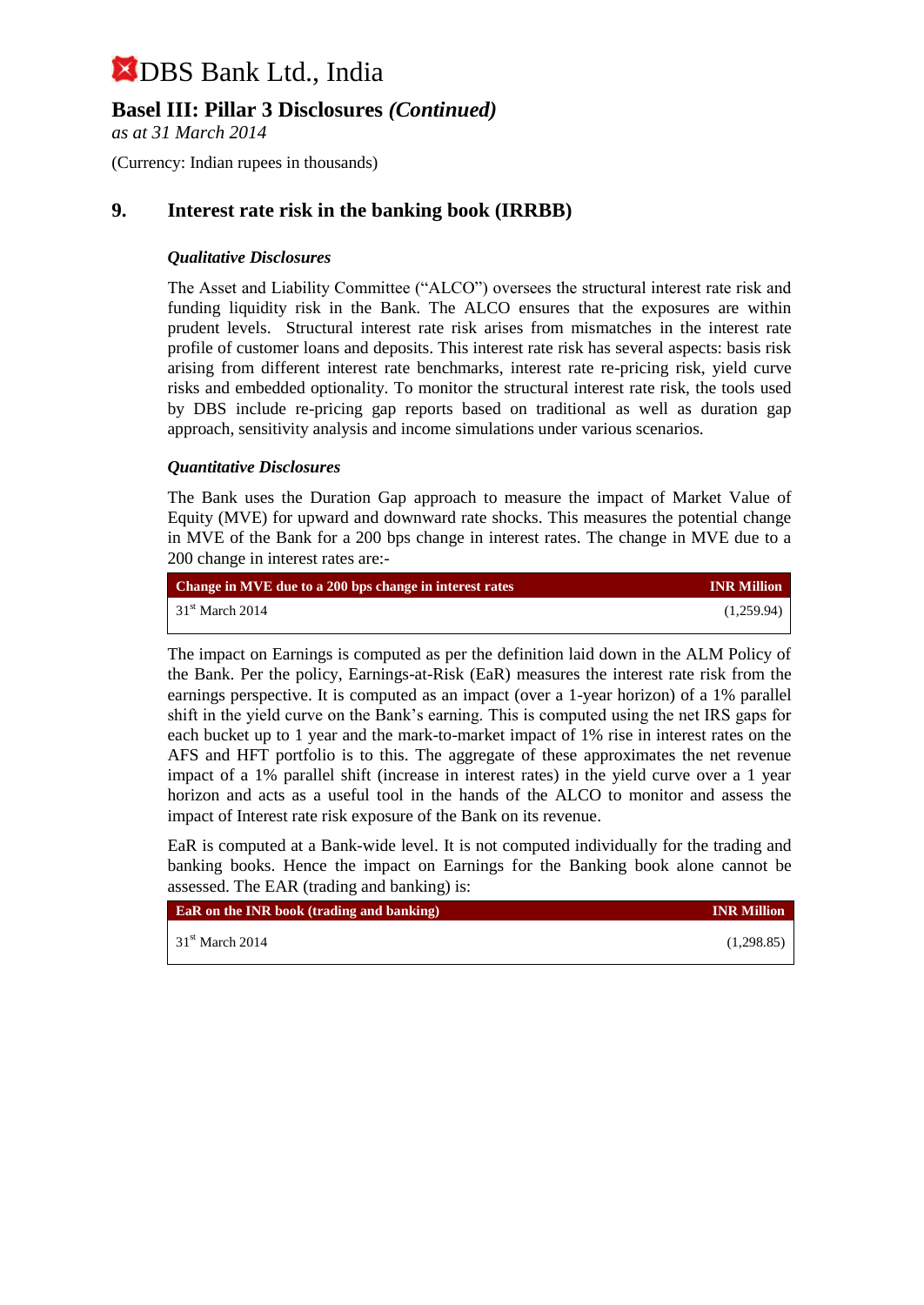## **Basel III: Pillar 3 Disclosures** *(Continued)*

*as at 31 March 2014*

(Currency: Indian rupees in thousands)

## **10. General Disclosure for Exposures Related to Counterparty Credit Risk**

#### *Qualitative Disclosures*

#### *USE OF ECONOMIC CAPITAL (EC) FOR CONCENTRATION RISK MANAGEMENT*

While the Group firmly complies with regulatory capital requirements at all times, we recognize the need to have more robust methodologies to measure capital usage. Effective concentration management requires a robust metric that can accurately capture the portfolio risk characteristics including granular portfolio segment profile, risk concentrations and correlation of risks in the portfolio. The metric has to be sensitive to changes made to adjust the portfolio shape and direction of growth.

We have therefore adopted the EC metric as our primary concentration risk management tool and have integrated it into our risk processes. EC is deployed as a core component in our ICAAP and it also serves as a key metric in cascading Risk Appetite and limits setting.

#### *CREDIT RISK MITIGANTS*

#### *Collateral*

Where possible, the Group takes collateral as a secondary recourse to the borrower. Collateral includes cash, marketable securities, properties, trade receivables, inventory and equipment and other physical and financial collateral. The Group may also take fixed and floating charges on the assets of borrowers. It has put in place policies to determine the eligibility of collateral for credit risk mitigation, which include requiring specific collaterals to meet minimum operational requirements in order to be considered as effective risk mitigants.

When a collateral arrangement is in place for financial market counterparties covered under market standard documentation (such as Master Repurchase Agreements and International Swaps and Derivatives Association (ISDA) agreements), collateral received is marked to market on a frequency mutually agreed with the counterparties.

The Group is required to post additional collateral in the event of a rating downgrade. As at 31 December 2013, for a one notch downgrade of its Standard & Poor's Ratings Services and Moody's Investors Services ratings, the Group would have to post additional collateral amounting to SGD 363 million and SGD 63 million respectively.

#### *Other Risk Mitigants*

The Group manages its credit exposure from derivatives, repo and other repo-style transactions by entering into netting and collateral arrangements with counterparties where it is appropriate and feasible to do so. The credit risk associated with outstanding contracts with positive mark to market is reduced by master netting arrangements to the extent that if an event of default occurs, all amounts with a single counterparty in a netting-eligible jurisdiction are settled on a net basis.

The Group may also enter into agreements which govern the posting of collateral with derivative counterparties for credit risk mitigation (e.g. Credit Support Annexes under ISDA master agreements). These are governed by internal guidelines with respect to the eligibility of collateral types and the frequency of collateral calls.

In addition, the Group also uses guarantees as credit risk mitigants. While the Group may accept guarantees from any counterparty, it sets internal thresholds for considering guarantors to be eligible for credit risk mitigation.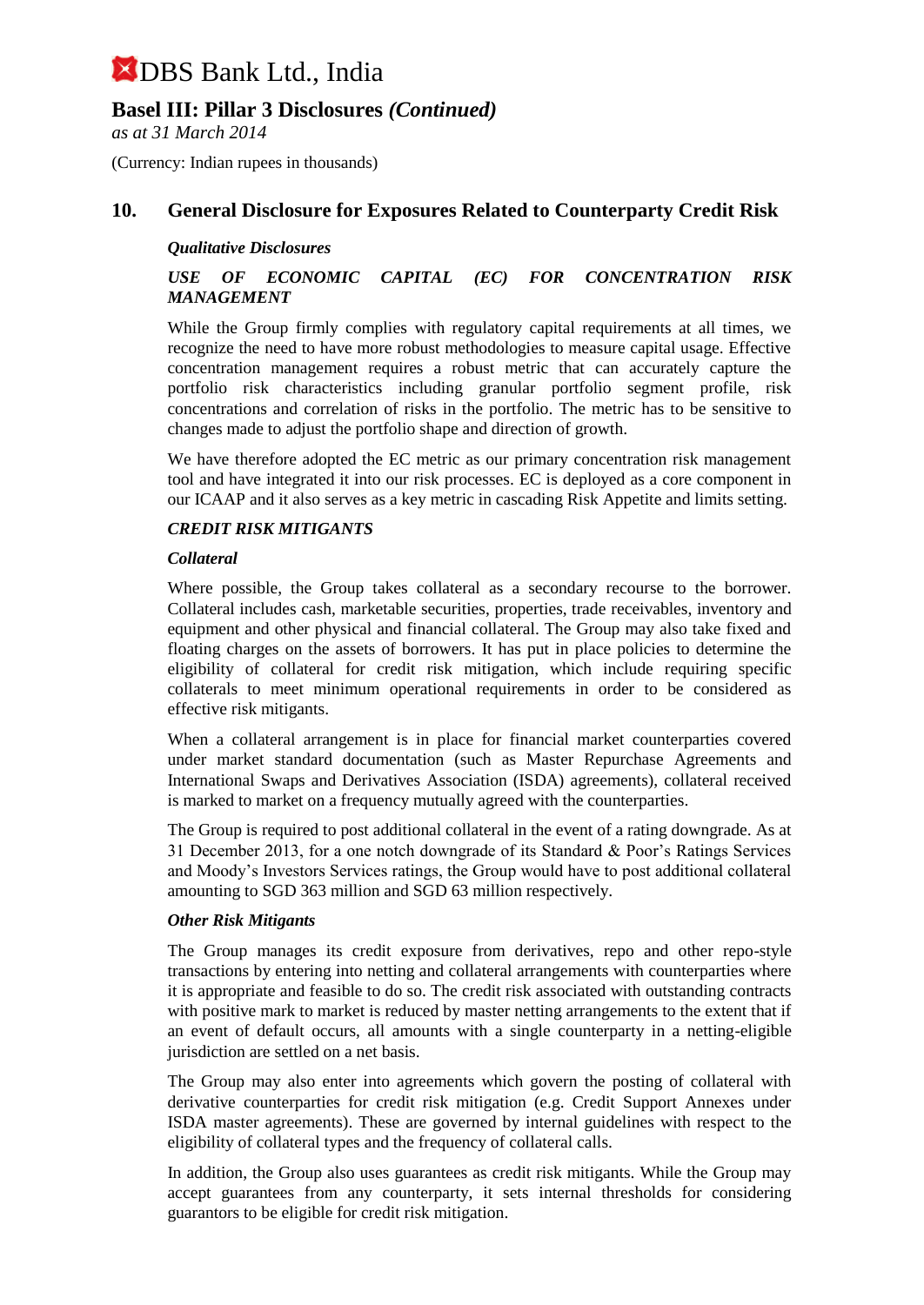## **Basel III: Pillar 3 Disclosures** *(Continued)*

*as at 31 March 2014*

(Currency: Indian rupees in thousands)

## **10 General Disclosure for Exposures Related to Counterparty Credit Risk** *(Continued)*

#### *COUNTER PARTY RISK MANAGEMENT*

Counterparty risk that may arise from traded products and securities is measured on a loan equivalent basis and included under the Group's overall credit limits to counterparties. Issuer Default Risk that may arise from traded products and securities are generally measured based on jump-to-default computations.

The Group actively monitors and manages its exposure to counterparties in over-thecounter (OTC) derivative trades to protect its balance sheet in the event of a counterparty default. Counterparty risk exposures which may be materially and adversely affected by market risk events are identified, reviewed and acted upon by management and highlighted to the appropriate risk committees. In addition, the Group's risk measurement methodology takes into account the higher risks associated with transactions that exhibit a strong relationship between the creditworthiness of a counterparty and the expected future replacement value of a relevant transaction (so called wrong-way risk) as identified during the trade booking process. The current exposure method is used for calculating the Group's net credit exposure and regulatory capital for counterparty exposures, using the mark-tomarket exposures with an appropriate add-on factor for potential future exposures.

|                             |                  | <b>INR</b> Crores       |
|-----------------------------|------------------|-------------------------|
| <b>Particulars</b>          | <b>Notionals</b> | <b>Credit Exposures</b> |
| - Currency Derivatives      | 311,366.19       | 16,165.96               |
| - Interest Rate Derivatives | 199,895.83       | 2,570.43                |

#### *Quantitative Disclosures*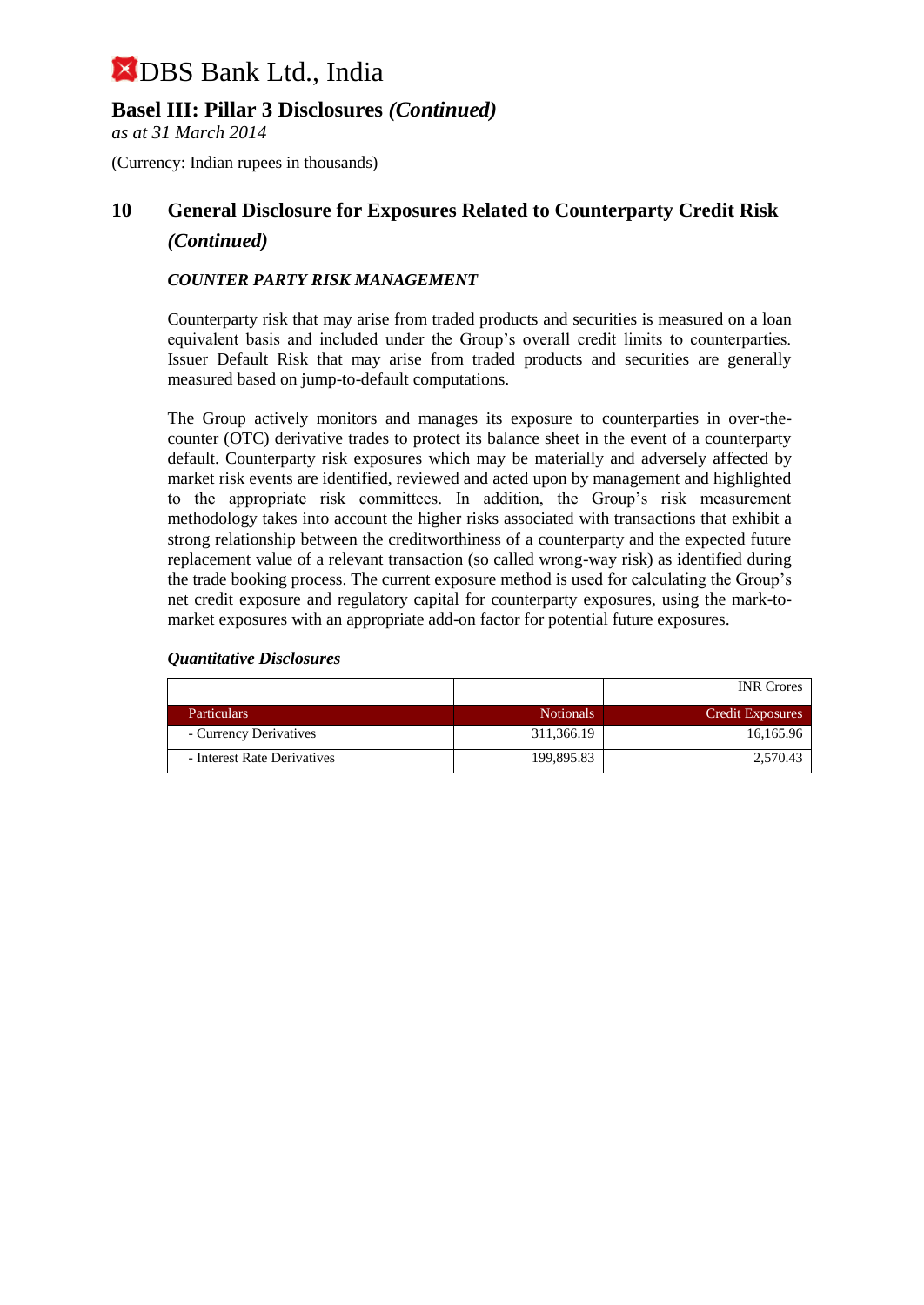## **Basel III: Pillar 3 Disclosures** *(Continued)*

*as at 31 March 2014*

(Currency: Indian rupees in thousands)

## **11. Composition of Capital**

|              |                                                                                                                                                                                                                                                                              |             |                                                                                    | (Rs. in million) |
|--------------|------------------------------------------------------------------------------------------------------------------------------------------------------------------------------------------------------------------------------------------------------------------------------|-------------|------------------------------------------------------------------------------------|------------------|
|              | Basel III common disclosure template to be used during the transition of regulatory adjustments (i.e.<br>from April 1, 2013 to December 31, 2017)                                                                                                                            |             | <b>Amounts</b><br><b>Subject to</b><br><b>Pre-Basel</b><br>III<br><b>Treatment</b> | Ref No           |
|              | <b>Common Equity Tier 1 capital : instruments and reserves</b>                                                                                                                                                                                                               |             |                                                                                    |                  |
| $\mathbf{1}$ | Directly issued qualifying common share capital plus related stock surplus (share<br>premium)                                                                                                                                                                                | 25,438.86   |                                                                                    | A                |
| 2            | Retained earnings                                                                                                                                                                                                                                                            | 12,868.57   |                                                                                    | $B+C+E$          |
| 3            | Accumulated other comprehensive income (and other reserves)                                                                                                                                                                                                                  |             |                                                                                    | $\mathsf{C}$     |
| 4            | Directly issued capital subject to phase out from CET1 (only applicable to non-<br>joint stock companies)                                                                                                                                                                    |             |                                                                                    |                  |
|              | Public sector capital injections grandfathered until January 1, 2018                                                                                                                                                                                                         |             |                                                                                    |                  |
| 5            | Common share capital issued by subsidiaries and held by third parties (amount<br>allowed in group CET1)                                                                                                                                                                      |             |                                                                                    |                  |
| 6            | Common Equity Tier 1 capital before regulatory adjustments                                                                                                                                                                                                                   | 38, 307. 43 |                                                                                    |                  |
|              | <b>Common Equity Tier 1 capital : regulatory adjustments</b>                                                                                                                                                                                                                 |             |                                                                                    |                  |
| 7            | Prudential valuation adjustments                                                                                                                                                                                                                                             |             |                                                                                    |                  |
| 8            | Goodwill (net of related tax liability)                                                                                                                                                                                                                                      | 150.16      |                                                                                    |                  |
| 9            | Intangibles other than mortgage-servicing rights (net of related tax liability)                                                                                                                                                                                              |             |                                                                                    |                  |
| 10           | Deferred tax assets                                                                                                                                                                                                                                                          | 3,137.64    |                                                                                    | F                |
| 11           | Cash-flow hedge reserve                                                                                                                                                                                                                                                      |             |                                                                                    |                  |
| 12           | Shortfall of provisions to expected losses                                                                                                                                                                                                                                   |             |                                                                                    |                  |
| 13           | Securitisation gain on sale                                                                                                                                                                                                                                                  |             |                                                                                    |                  |
| 14           | Gains and losses due to changes in own credit risk on fair valued liabilities                                                                                                                                                                                                |             |                                                                                    |                  |
| 15           | Defined-benefit pension fund net assets                                                                                                                                                                                                                                      |             |                                                                                    |                  |
| 16           | Investments in own shares (if not already netted off paid-up capital on reported<br>balance sheet)                                                                                                                                                                           |             |                                                                                    |                  |
| 17           | Reciprocal cross-holdings in common equity                                                                                                                                                                                                                                   |             |                                                                                    |                  |
| 18           | Investments in the capital of banking, financial and insurance entities that are<br>outside the scope of regulatory consolidation, net of eligible short positions, where<br>the bank does not own more than 10% of the issued share capital (amount above<br>10% threshold) |             |                                                                                    |                  |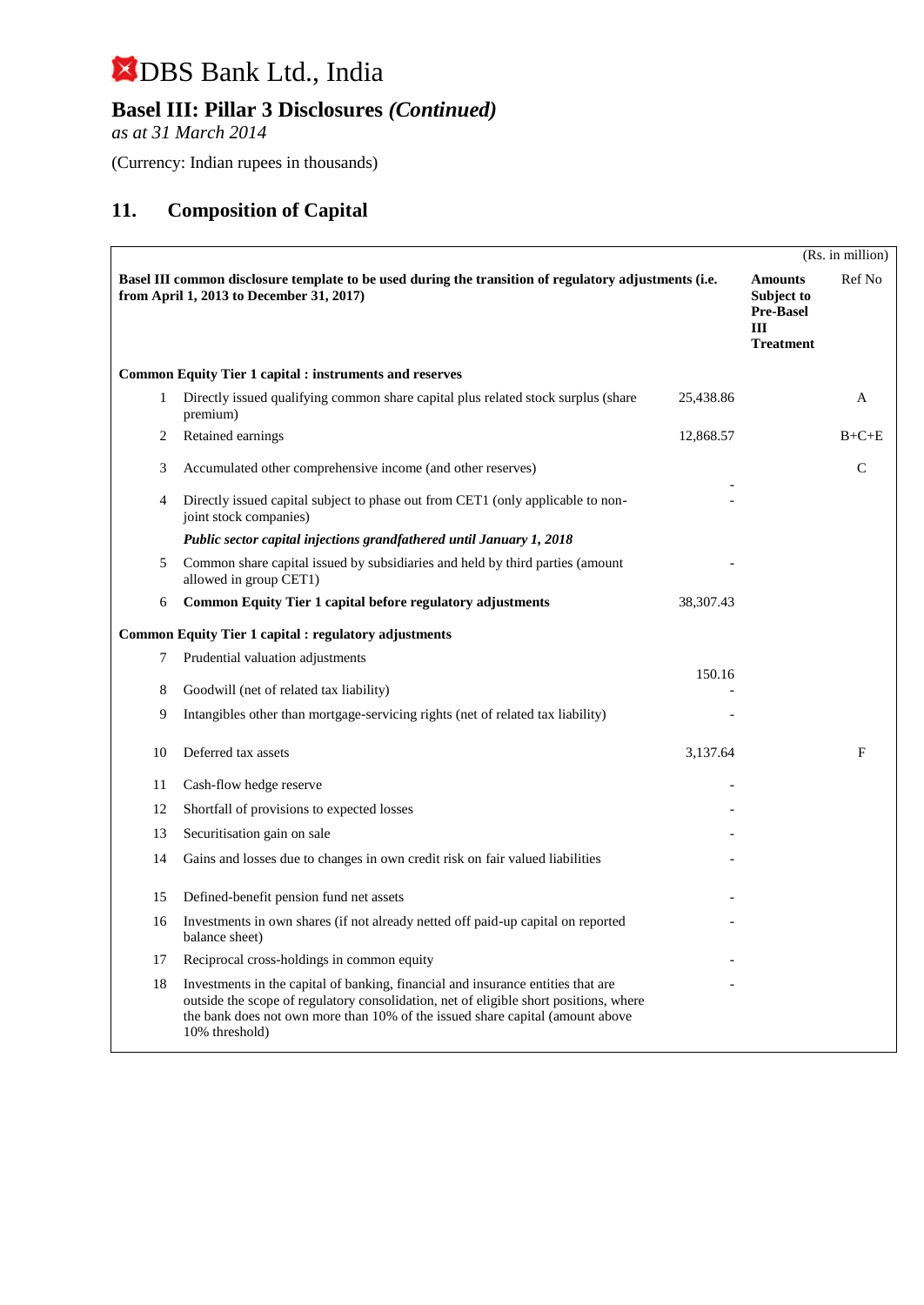## **Basel III: Pillar 3 Disclosures** *(Continued)*

*as at 31 March 2014*

(Currency: Indian rupees in thousands)

|    |                                                                                                                                                                                                                     |           |                                                                           | (Rs. in million) |
|----|---------------------------------------------------------------------------------------------------------------------------------------------------------------------------------------------------------------------|-----------|---------------------------------------------------------------------------|------------------|
|    | Basel III common disclosure template to be used during the transition of regulatory adjustments (i.e.<br>from April 1, 2013 to December 31, 2017)                                                                   |           | <b>Amounts</b><br>Subject to<br><b>Pre-Basel</b><br>Ш<br><b>Treatment</b> | Ref No           |
|    | <b>Common Equity Tier 1 capital : regulatory adjustments</b>                                                                                                                                                        |           |                                                                           |                  |
| 19 | Significant investments in the common stock of banking, financial and<br>insurance entities that are outside the scope of regulatory consolidation, net of<br>eligible short positions (amount above 10% threshold) |           |                                                                           |                  |
| 20 | Mortgage servicing rights (amount above 10% threshold)                                                                                                                                                              |           |                                                                           |                  |
| 21 | Deferred tax assets arising from temporary differences (amount above 10%)<br>threshold, net of related tax liability)                                                                                               |           |                                                                           |                  |
| 22 | Amount exceeding the 15% threshold                                                                                                                                                                                  |           |                                                                           |                  |
| 23 | of which: significant investments in the common stock of financial entities                                                                                                                                         |           |                                                                           |                  |
| 24 | of which : mortgage servicing rights                                                                                                                                                                                |           |                                                                           |                  |
| 25 | of which: deferred tax assets arising from temporary differences                                                                                                                                                    |           |                                                                           |                  |
| 26 | National specific regulatory adjustments (26a+26b+26c+26d)<br>a.of which : Investments in the equity capital of unconsolidated insurance<br>subsidiaries                                                            |           |                                                                           |                  |
|    | b.of which : Investments in the equity capital of unconsolidated non-financial<br>subsidiaries                                                                                                                      |           |                                                                           |                  |
|    | c.of which : Shortfall in the equity capital of majority owned financial entities<br>which have not been consolidated with the bank                                                                                 |           |                                                                           |                  |
|    | d.of which: Unamortised pension funds expenditures                                                                                                                                                                  |           |                                                                           |                  |
| 27 | Regulatory adjustments applied to Common Equity Tier 1 due to insufficient<br>Additional Tier 1 and Tier 2 to cover deductions                                                                                      |           |                                                                           |                  |
| 28 | Total regulatory adjustments to Common equity Tier 1                                                                                                                                                                | 3,287.80  |                                                                           |                  |
| 29 | <b>Common Equity Tier 1 capital (CET1)</b>                                                                                                                                                                          | 35,019.63 |                                                                           |                  |
|    | <b>Additional Tier 1 capital : instruments</b>                                                                                                                                                                      |           |                                                                           |                  |
| 30 | Directly issued qualifying Additional Tier 1 instruments plus related stock<br>surplus (share premium) $(31+32)$                                                                                                    |           |                                                                           |                  |
| 31 | of which : classified as equity under applicable accounting standards<br>(Perpetual Non-Cumulative Preference Shares)                                                                                               |           |                                                                           |                  |
| 32 | of which: classified as liabilities under applicable accounting standards<br>(Perpetual debt Instruments)                                                                                                           |           |                                                                           |                  |
| 33 | Directly issued capital instruments subject to phase out from Additional Tier 1                                                                                                                                     |           |                                                                           |                  |
| 34 | Additional Tier 1 instruments (and CET1 instruments not included in row 5)<br>issued by subsidiaries and held by third parties (amount allowed in group AT1)                                                        |           |                                                                           |                  |
| 35 | of which : instruments issued by subsidiaries subject to phase out                                                                                                                                                  |           |                                                                           |                  |
| 36 | Additional Tier 1 capital before regulatory adjustments                                                                                                                                                             |           |                                                                           |                  |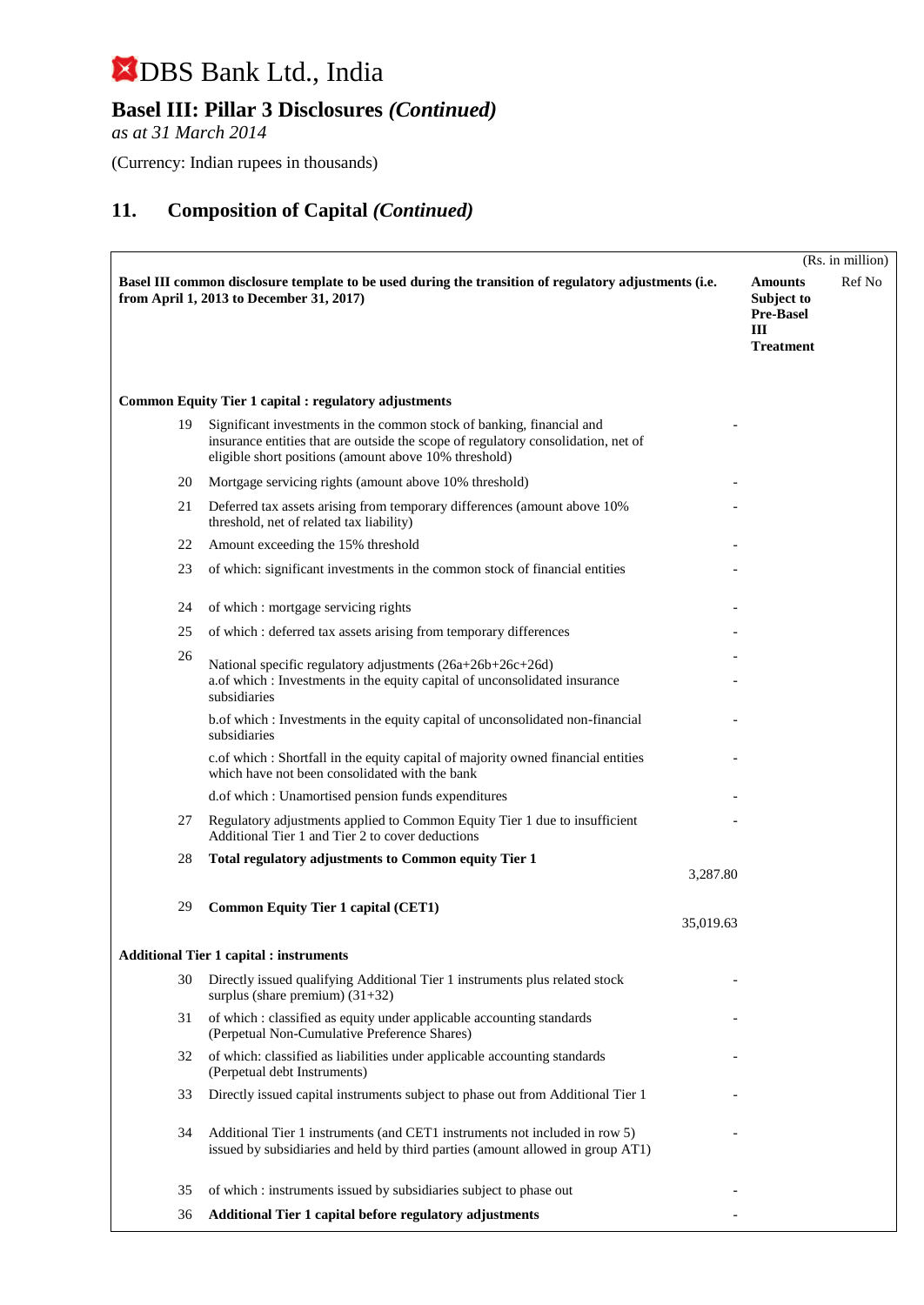## **Basel III: Pillar 3 Disclosures** *(Continued)*

*as at 31 March 2014*

(Currency: Indian rupees in thousands)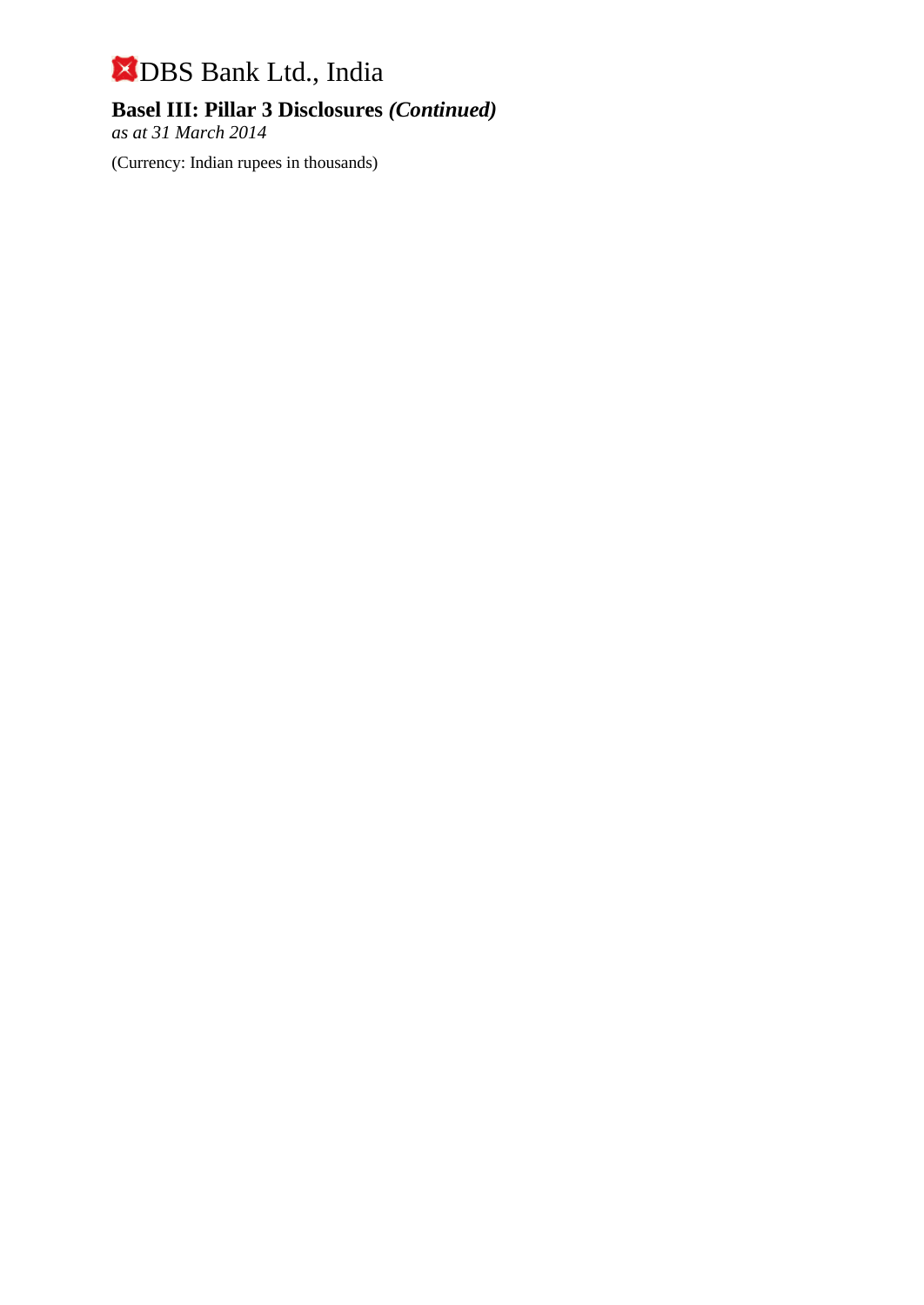## **Basel III: Pillar 3 Disclosures** *(Continued)*

*as at 31 March 2014*

(Currency: Indian rupees in thousands)

|    |                                                                                                                                                                                                                                                                                                   |           |                                                                           | (Rs. in million) |
|----|---------------------------------------------------------------------------------------------------------------------------------------------------------------------------------------------------------------------------------------------------------------------------------------------------|-----------|---------------------------------------------------------------------------|------------------|
|    | Basel III common disclosure template to be used during the transition of regulatory adjustments (i.e.<br>from April 1, 2013 to December 31, 2017)                                                                                                                                                 |           | <b>Amounts</b><br>Subject to<br><b>Pre-Basel</b><br>Ш<br><b>Treatment</b> | Ref No           |
|    | <b>Additional Tier 1 capital : regulatory adjustments</b>                                                                                                                                                                                                                                         |           |                                                                           |                  |
| 37 | Investments in own Additional Tier 1 instruments                                                                                                                                                                                                                                                  |           |                                                                           |                  |
| 38 | Reciprocal cross-holdings in Additional Tier 1 instruments                                                                                                                                                                                                                                        |           |                                                                           |                  |
| 39 | Investments in the capital of banking, financial and insurance entities that are<br>outside the scope of regulatory consolidation, net of eligible short positions, where<br>the bank does not own more than 10% of the issued common share capital of the<br>entity (amount above 10% threshold) |           |                                                                           |                  |
| 40 | Significant investments in the capital of banking, financial and insurance entities<br>that are outside the scope of regulatory consolidation (net of eligible short<br>positions)                                                                                                                |           |                                                                           |                  |
| 41 | National specific regulatory adjustments (41a+41b)                                                                                                                                                                                                                                                |           |                                                                           |                  |
|    | a. of which: Investments in the Additional Tier 1 capital of unconsolidated<br>insurance subsidiaries                                                                                                                                                                                             |           |                                                                           |                  |
|    | b. of which: Shortfall in the Additional Tier 1 capital of majority owned financial<br>entities which have not been consolidated with the bank                                                                                                                                                    |           |                                                                           |                  |
|    | Regulatory Adjustments Applied to Additional Tier 1 in respect of Amounts<br>Subject to Pre-Basel III Treatment                                                                                                                                                                                   |           |                                                                           |                  |
|    | of which:                                                                                                                                                                                                                                                                                         |           |                                                                           |                  |
|    | of which:                                                                                                                                                                                                                                                                                         |           |                                                                           |                  |
|    | of which:                                                                                                                                                                                                                                                                                         |           |                                                                           |                  |
| 42 | Regulatory adjustments applied to Additional Tier 1 due to insufficient Tier 2 to<br>cover deductions                                                                                                                                                                                             |           |                                                                           |                  |
| 43 | Total regulatory adjustments to Additional Tier 1 capital                                                                                                                                                                                                                                         |           |                                                                           |                  |
| 44 | <b>Additional Tier 1 capital (AT1)</b>                                                                                                                                                                                                                                                            |           |                                                                           |                  |
|    | a. Additional Tier 1 capital reckoned for capital adequacy                                                                                                                                                                                                                                        |           |                                                                           |                  |
| 45 | Tier 1 capital (T1 = CET1 + Admissible AT1) $(29 + 44a)$                                                                                                                                                                                                                                          | 35,019.63 |                                                                           |                  |
|    | Tier 2 capital: instruments and provisions                                                                                                                                                                                                                                                        |           |                                                                           |                  |
| 46 | Directly issued qualifying Tier 2 instruments plus related stock surplus                                                                                                                                                                                                                          |           |                                                                           |                  |
| 47 | Directly issued capital instruments subject to phase out from Tier 2                                                                                                                                                                                                                              | 4,793.20  |                                                                           | I                |
| 48 | Tier 2 instruments (and CET1 and AT1 instruments not included in rows 5 or 34)<br>issued by subsidiaries and held by third parties (amount allowed in group Tier 2)                                                                                                                               |           |                                                                           |                  |
| 49 | of which: instruments issued by subsidiaries subject to phase out                                                                                                                                                                                                                                 |           |                                                                           |                  |
| 50 | Provisions                                                                                                                                                                                                                                                                                        | 1,266.33  |                                                                           | $D+J+K$          |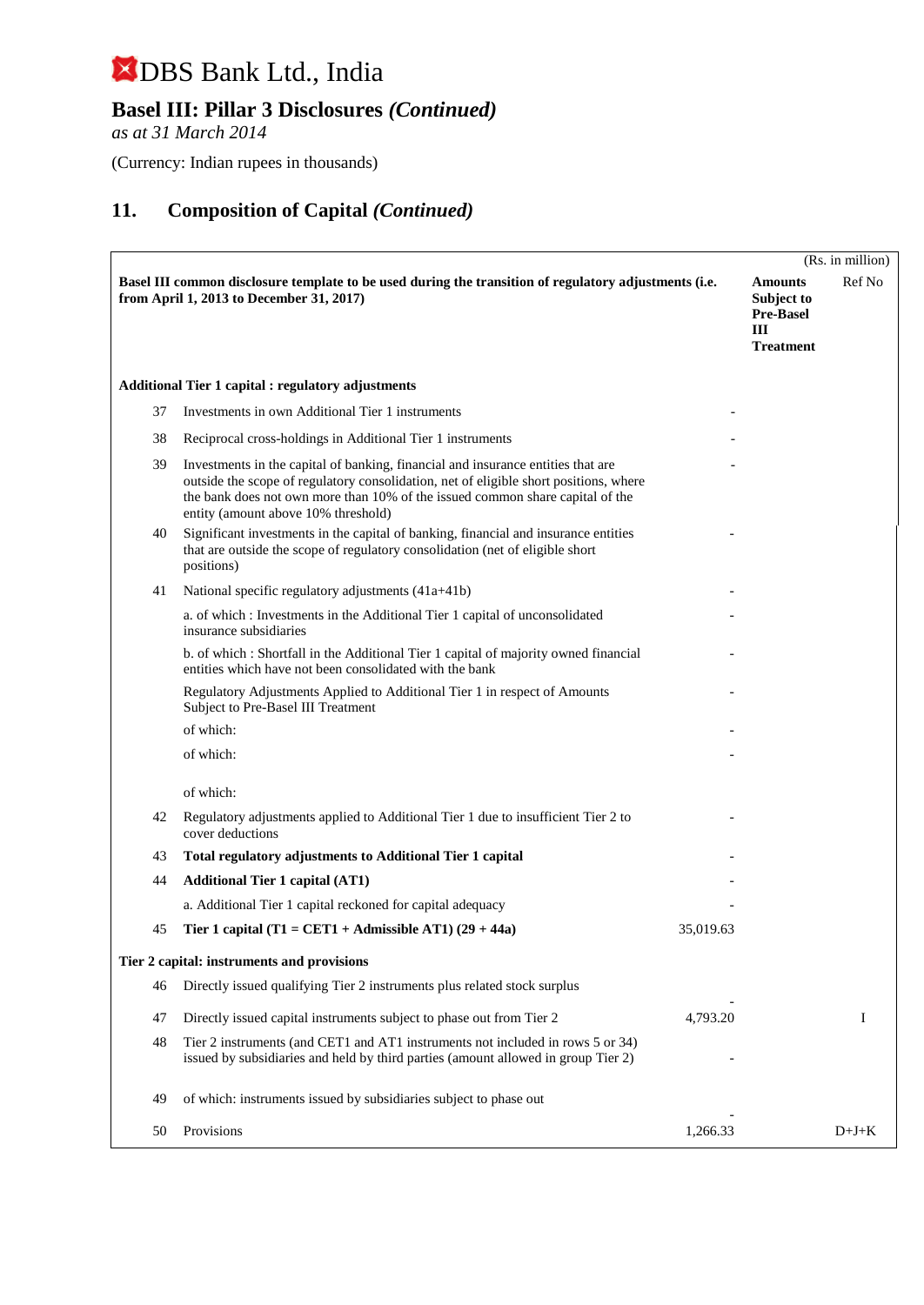## **Basel III: Pillar 3 Disclosures** *(Continued)*

*as at 31 March 2014*

(Currency: Indian rupees in thousands)

|    |                                                                                                                                                                                                                                                                                                       |            |                                                                           | (Rs. in million) |
|----|-------------------------------------------------------------------------------------------------------------------------------------------------------------------------------------------------------------------------------------------------------------------------------------------------------|------------|---------------------------------------------------------------------------|------------------|
|    | Basel III common disclosure template to be used during the transition of regulatory adjustments (i.e.<br>from April 1, 2013 to December 31, 2017)                                                                                                                                                     |            | <b>Amounts</b><br>Subject to<br><b>Pre-Basel</b><br>Ш<br><b>Treatment</b> | Ref No           |
| 51 | Tier 2 capital before regulatory adjustments                                                                                                                                                                                                                                                          | 6,059.53   |                                                                           |                  |
|    | Tier 2 capital : regulatory adjustments                                                                                                                                                                                                                                                               |            |                                                                           |                  |
| 52 | Investments in own Tier 2 instruments                                                                                                                                                                                                                                                                 |            |                                                                           |                  |
| 53 | Reciprocal cross-holdings in Tier 2 instruments                                                                                                                                                                                                                                                       |            |                                                                           |                  |
| 54 | Investments in the capital of banking, financial and insurance entities that are<br>outside the scope of regulatory consolidation, net of eligible short positions, where<br>the bank does not own more than 10% of the issued common share capital of the<br>entity (amount above the 10% threshold) |            |                                                                           |                  |
| 55 | Significant investments in the capital banking, financial and insurance entities that<br>are outside the scope of regulatory consolidation (net of eligible short positions)                                                                                                                          |            |                                                                           |                  |
| 56 | National specific regulatory adjustments (56a+56b)                                                                                                                                                                                                                                                    |            |                                                                           |                  |
|    | a. of which : Investments in the Tier 2 capital of unconsolidated insurance<br>subsidiaries                                                                                                                                                                                                           |            |                                                                           |                  |
|    | b. of which : Shortfall in the Tier 2 capital of majority owned financial entities<br>which have not been consolidated with the bank                                                                                                                                                                  |            |                                                                           |                  |
|    | Regulatory Adjustments Applied to Tier 2 in respect of Amounts Subject to Pre-<br><b>Basel III Treatment</b>                                                                                                                                                                                          |            |                                                                           |                  |
|    | of which: [INSERT TYPE OF ADJUSTMENT e.g. existing adjustments which<br>are deducted from Tier 2 at 50%]                                                                                                                                                                                              |            |                                                                           |                  |
|    | of which: [INSERT TYPE OF ADJUSTMENT]                                                                                                                                                                                                                                                                 |            |                                                                           |                  |
| 57 | Total regulatory adjustments to Tier 2 capital                                                                                                                                                                                                                                                        |            |                                                                           |                  |
| 58 | Tier 2 capital (T2)                                                                                                                                                                                                                                                                                   | 6,059.53   |                                                                           |                  |
|    | a. Tier 2 capital reckoned for capital adequacy                                                                                                                                                                                                                                                       | 6,059.53   |                                                                           |                  |
|    | b. Excess Additional Tier 1 capital reckoned as Tier 2 capital                                                                                                                                                                                                                                        |            |                                                                           |                  |
|    | c. Total Tier 2 capital admissible for capital adequacy $(58a + 58b)$                                                                                                                                                                                                                                 |            |                                                                           |                  |
| 59 | Total capital $(TC = T1 + \text{Admissible } T2)$ (45 + 58c)                                                                                                                                                                                                                                          | 41,079.16  |                                                                           |                  |
| 60 | Total risk weighted assets $(60a + 60b + 60c)$                                                                                                                                                                                                                                                        | 297,414.38 |                                                                           |                  |
|    | a. of which: total credit risk weighted assets                                                                                                                                                                                                                                                        | 228,487.47 |                                                                           |                  |
|    | b. of which: total market risk weighted assets                                                                                                                                                                                                                                                        | 53,446.67  |                                                                           |                  |
|    | c. of which: total operational risk weighted assets                                                                                                                                                                                                                                                   | 15,480.24  |                                                                           |                  |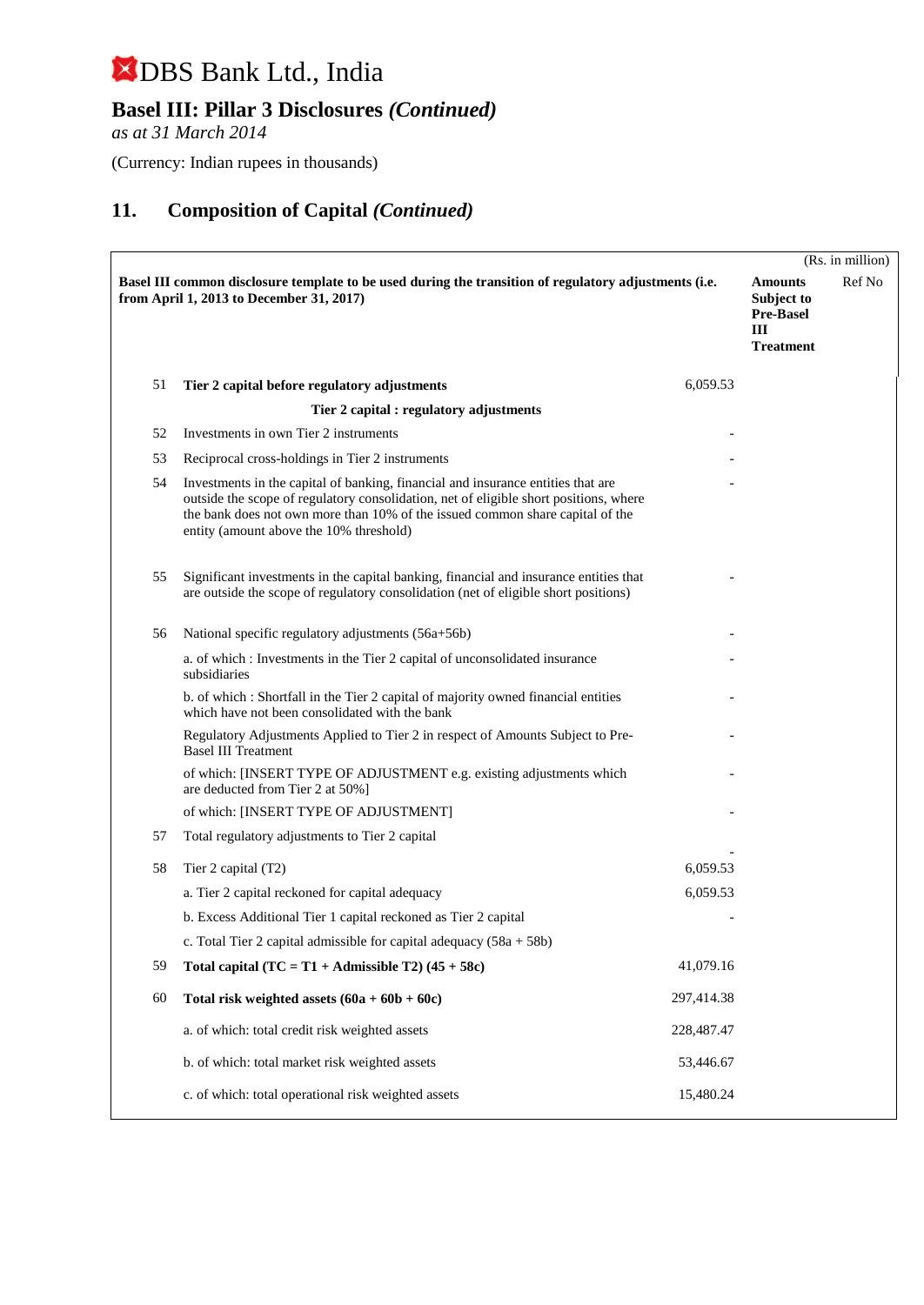## **Basel III: Pillar 3 Disclosures** *(Continued)*

*as at 31 March 2014*

(Currency: Indian rupees in thousands)

|    |                                                                                                                                                                                                                              |           |                                                                                  | (Rs. in million) |
|----|------------------------------------------------------------------------------------------------------------------------------------------------------------------------------------------------------------------------------|-----------|----------------------------------------------------------------------------------|------------------|
|    | Basel III common disclosure template to be used during the transition of regulatory adjustments (i.e.<br>from April 1, 2013 to December 31, 2017)                                                                            |           | <b>Amounts</b><br><b>Subject to</b><br><b>Pre-Basel</b><br>Ш<br><b>Treatment</b> | Ref No           |
|    | <b>Capital ratios and buffers</b>                                                                                                                                                                                            |           |                                                                                  |                  |
| 61 | Common Equity Tier 1 (as a percentage of risk weighted assets)                                                                                                                                                               | 11.77%    |                                                                                  |                  |
| 62 | Tier 1 (as a percentage of risk weighted assets)                                                                                                                                                                             | 11.77%    |                                                                                  |                  |
| 63 | Total capital (as a percentage of risk weighted assets)                                                                                                                                                                      | 13.81%    |                                                                                  |                  |
| 64 | Institution specific buffer requirement (minimum CET1 requirement plus capital<br>conservation plus countercyclical buffer requirements plus G-SIB buffer<br>requirement, expressed as a percentage of risk weighted assets) | 4.50%     |                                                                                  |                  |
| 65 | of which : capital conservation buffer requirement                                                                                                                                                                           | 0%        |                                                                                  |                  |
| 66 | of which : bank specific countercyclical buffer requirement                                                                                                                                                                  | 0%        |                                                                                  |                  |
| 67 | of which : G-SIB buffer requirement                                                                                                                                                                                          | 0%        |                                                                                  |                  |
| 68 | Common Equity Tier 1 available to meet buffers (as a percentage of risk weighted<br>assets)                                                                                                                                  | 7.27%     |                                                                                  |                  |
|    | National minima (if different from Basel III)                                                                                                                                                                                |           |                                                                                  |                  |
| 69 | National Common Equity Tier 1 minimum ratio (if different from Basel III<br>minimum)                                                                                                                                         | 4.50%     |                                                                                  |                  |
| 70 | National Tier 1 minimum ratio (if different from Basel III minimum)                                                                                                                                                          | 6.00%     |                                                                                  |                  |
| 71 | National total capital minimum ratio (if different from Basel III minimum)                                                                                                                                                   | 9.00%     |                                                                                  |                  |
|    | Amounts below the thresholds for deduction (before risk weighting)                                                                                                                                                           |           |                                                                                  |                  |
| 72 | Non-significant investments in the capital of other financial entities                                                                                                                                                       |           |                                                                                  |                  |
| 73 | Significant investments in the common stock of financial entities                                                                                                                                                            |           |                                                                                  |                  |
| 74 | Mortgage servicing rights (net of related tax liability)                                                                                                                                                                     |           |                                                                                  |                  |
| 75 | Deferred tax assets arising from temporary differences (net of related tax liability)                                                                                                                                        |           |                                                                                  |                  |
|    | Applicable caps on the inclusion of provisions in Tier 2                                                                                                                                                                     |           |                                                                                  |                  |
| 76 | Provisions eligible for inclusion in Tier 2 in respect of exposures subject to<br>standardised approach (prior to application of cap)                                                                                        | 1.266.33  |                                                                                  |                  |
| 77 | Cap on inclusion of provisions in Tier 2 under standardised approach                                                                                                                                                         | 3,717.68  |                                                                                  |                  |
| 78 | Provisions eligible for inclusion in Tier 2 in respect of exposures subject to<br>internal ratings-based approach (prior to application of cap)                                                                              | <b>NA</b> |                                                                                  |                  |
| 79 | Cap for inclusion of provisions in Tier 2 under internal ratings-based approach                                                                                                                                              | <b>NA</b> |                                                                                  |                  |
|    |                                                                                                                                                                                                                              |           |                                                                                  |                  |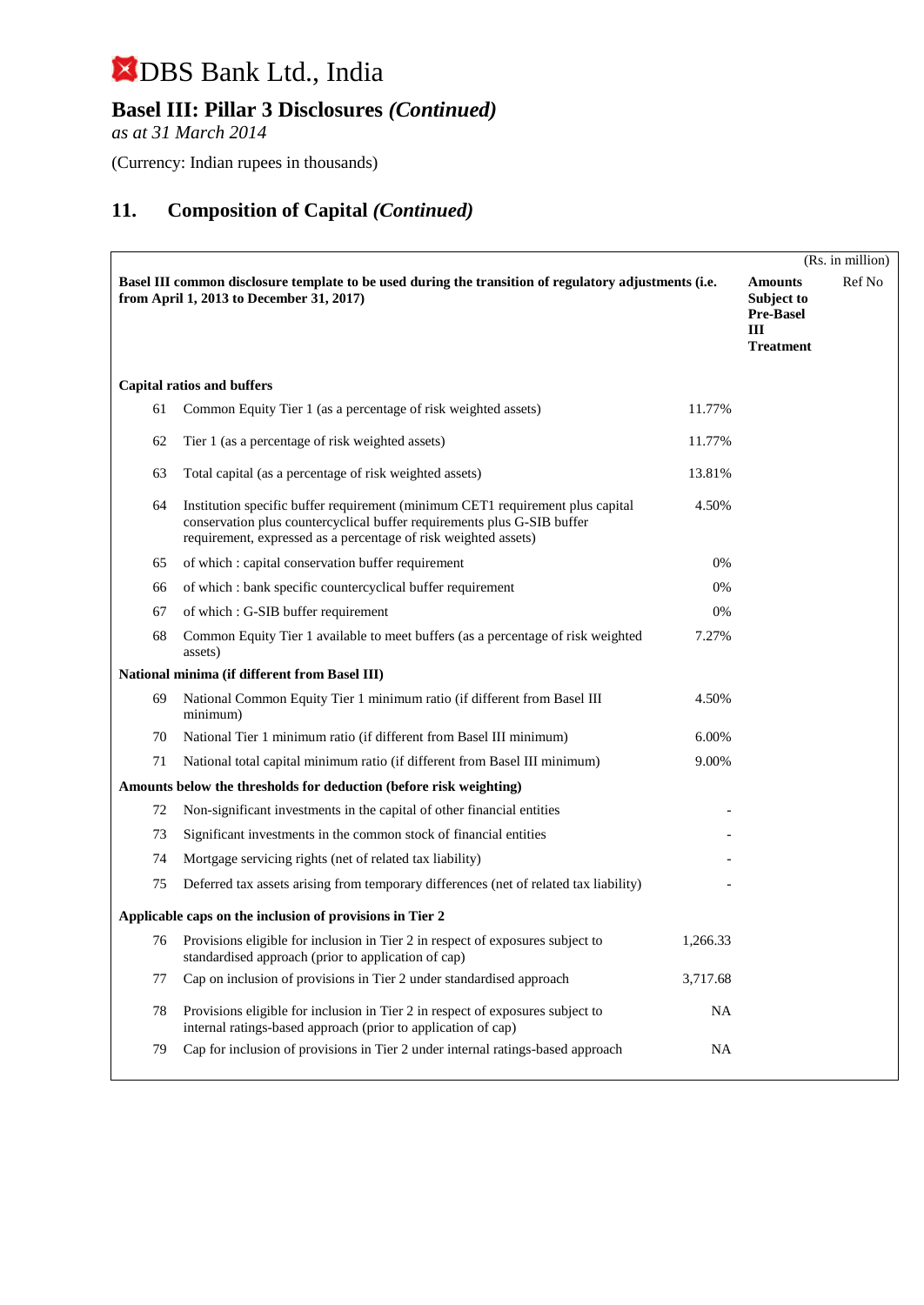## **Basel III: Pillar 3 Disclosures** *(Continued)*

*as at 31 March 2014*

(Currency: Indian rupees in thousands)

|    |                                                                                                                                                   |           |                                                                           | (Rs. in million) |
|----|---------------------------------------------------------------------------------------------------------------------------------------------------|-----------|---------------------------------------------------------------------------|------------------|
|    | Basel III common disclosure template to be used during the transition of regulatory adjustments (i.e.<br>from April 1, 2013 to December 31, 2017) |           | <b>Amounts</b><br>Subject to<br><b>Pre-Basel</b><br>Ш<br><b>Treatment</b> | Ref No           |
|    | (only applicable between March 31, 2017 and March 31, 2022)                                                                                       |           |                                                                           |                  |
| 80 | Current cap on CET1 instruments subject to phase out arrangements                                                                                 | <b>NA</b> |                                                                           |                  |
| 81 | Amount excluded from CET1 due to cap (excess over cap after redemptions and<br>maturities)                                                        | <b>NA</b> |                                                                           |                  |
| 82 | Current cap on AT1 instruments subject to phase out arrangements                                                                                  | <b>NA</b> |                                                                           |                  |
| 83 | Amount excluded from AT1 due to cap (excess over cap after redemptions and<br>maturities)                                                         | <b>NA</b> |                                                                           |                  |
| 84 | Current cap on T2 instruments subject to phase out arrangements                                                                                   | <b>NA</b> |                                                                           |                  |
| 85 | Amount excluded from T2 due to cap (excess over cap after redemptions and<br>maturities)                                                          | <b>NA</b> |                                                                           |                  |

| Notes to the above Template   |                                                                                                                                                                                                                                                  |                     |  |  |  |  |
|-------------------------------|--------------------------------------------------------------------------------------------------------------------------------------------------------------------------------------------------------------------------------------------------|---------------------|--|--|--|--|
| Row No.<br>of the<br>template | Particular                                                                                                                                                                                                                                       | (Rs. in<br>million) |  |  |  |  |
| 10                            | Deferred tax assets associated with accumulated losses<br>Deferred tax assets (excluding those associated with accumulated losses) net of<br>Deferred tax liability                                                                              | 3,137.64            |  |  |  |  |
|                               | Total as indicated in row 10                                                                                                                                                                                                                     | 3,137.64            |  |  |  |  |
| 19                            | If investments in insurance subsidiaries are not deducted fully from capital and<br>instead considered under 10% threshold for deduction, the resultant increase in<br>the capital of bank<br>of which: Increase in Common Equity Tier 1 capital |                     |  |  |  |  |
|                               | of which: Increase in Additional Tier 1 capital                                                                                                                                                                                                  |                     |  |  |  |  |
|                               | of which: Increase in Tier 2 capital                                                                                                                                                                                                             |                     |  |  |  |  |
| 26 <sub>b</sub>               | If investments in the equity capital of unconsolidated non-financial subsidiaries<br>are not deducted and hence, risk weighted then :                                                                                                            |                     |  |  |  |  |
|                               | Increase in Common Equity Tier 1 capital<br>$\ddot{1}$                                                                                                                                                                                           |                     |  |  |  |  |
|                               | ii) Increase in risk weighted assets                                                                                                                                                                                                             |                     |  |  |  |  |
| 44a                           | Excess Additional Tier 1 capital not reckoned for capital adequacy (difference<br>between Additional Tier 1 capital as reported in row 44 and admissible<br>Additional Tier 1 capital as reported in 44a)                                        |                     |  |  |  |  |
|                               | of which : Excess Additional Tier 1 capital which is considered as Tier 2 capital<br>under row 58b                                                                                                                                               |                     |  |  |  |  |
| 50                            | Eligible Provisions included in Tier 2 capital                                                                                                                                                                                                   | 1,266.33            |  |  |  |  |
|                               | Eligible Revaluation Reserves included in Tier 2 capital                                                                                                                                                                                         |                     |  |  |  |  |
|                               | Total of row 50                                                                                                                                                                                                                                  |                     |  |  |  |  |
| 58a                           | Excess Tier 2 capital not reckoned for capital adequacy (difference between Tier<br>2 capital as reported in row 58 and T2 as reported in 58a)                                                                                                   | 1,266.33            |  |  |  |  |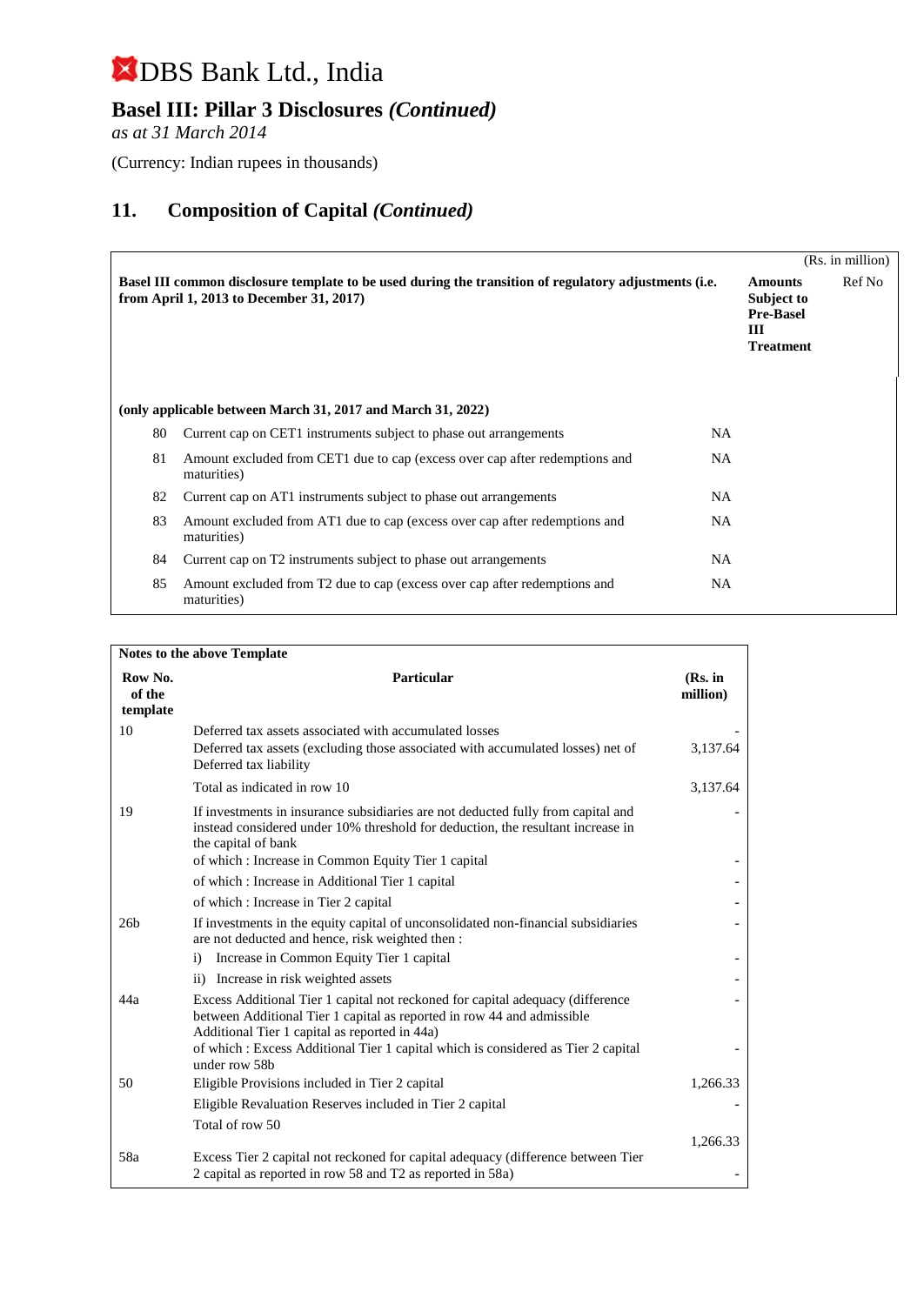## **Basel III: Pillar 3 Disclosures** *(Continued)*

*as at 31 March 2014*

(Currency: Indian rupees in thousands)

| Step 1      |                                                                                            | <b>Balance sheet as</b><br>in financial<br>statements | (Rs. in million)<br><b>Balance sheet under</b><br>regulatory scope of<br>consolidation |
|-------------|--------------------------------------------------------------------------------------------|-------------------------------------------------------|----------------------------------------------------------------------------------------|
|             |                                                                                            | As on 31 Mar<br>2014                                  | As on 31 Mar 2014                                                                      |
| A           | <b>Capital &amp; Liabilities</b>                                                           |                                                       |                                                                                        |
| i.          | Paid-up Capital<br>Reserves & Surplus                                                      | 25,438.86<br>14,722.53                                | 25,438.86<br>14,722.53                                                                 |
| ii.         | Minority Interest<br><b>Total Capital</b><br>Deposits                                      | 40,161.39<br>174,718.85                               | 40,161.39<br>174,718.85                                                                |
|             | of which: Deposits from banks<br>of which: Customer deposits                               | 174,718.85                                            | 174,718.85                                                                             |
|             | of which : Other deposits (pl. specify)                                                    |                                                       |                                                                                        |
| iii.        | <b>Borrowings</b>                                                                          | 145,606.44                                            | 145,606.44                                                                             |
|             | of which: From RBI                                                                         | 57,090.00                                             | 57,090.00                                                                              |
|             | of which: From banks                                                                       | 53,114.73                                             | 53114.73                                                                               |
|             | of which : From other institutions & agencies                                              | 11,435.71                                             | 11,435.71                                                                              |
|             | of which : Others (pl. specify)                                                            |                                                       |                                                                                        |
|             | of which: Capital instruments                                                              | 23,966.00                                             | 23,966.00                                                                              |
| iv.         | Other liabilities & provisions                                                             | 94,139.46                                             | 94,139.46                                                                              |
|             | Total                                                                                      | 454,626.14                                            | 454,626.14                                                                             |
| В           | Assets                                                                                     |                                                       |                                                                                        |
| i.          | Cash and balances with Reserve Bank of India                                               | 8,689.08                                              | 8,689.08                                                                               |
|             | Balance with banks and money at call and short notice                                      | 13,496.21                                             | 13,496.21                                                                              |
| ii.         | Investments:                                                                               | 180,817.08                                            | 180,817.08                                                                             |
|             | of which: Government securities                                                            | 115,864.35                                            | 115,864.35                                                                             |
|             | of which : Other approved securities                                                       |                                                       |                                                                                        |
|             | of which: Shares                                                                           |                                                       |                                                                                        |
|             | of which: Debentures & Bonds                                                               | 3,500.92                                              | 3,500.92                                                                               |
|             | of which: Subsidiaries / Joint Ventures / Associates                                       |                                                       |                                                                                        |
|             | of which : Others (Commercial Papers, Certificate of<br>deposits, PTCs and SIDBI Deposits) | 61,451.81                                             | 61,451.81                                                                              |
| iii.        | Loans and advances                                                                         | 151,548.37                                            | 151,548.37                                                                             |
|             | of which: Loans and advances to banks                                                      |                                                       |                                                                                        |
|             | of which: Loans and advances to customers<br>Fixed assets                                  | 151,548.37<br>515.73                                  | 151,548.37<br>515.73                                                                   |
| iv.<br>v.   | Other assets                                                                               | 99,559.67                                             | 99,559.67                                                                              |
|             | of which: Goodwill and intangible assets                                                   |                                                       |                                                                                        |
|             | of which: Deferred tax assets                                                              | 3,137.64                                              | 3,137.64                                                                               |
| vi.<br>vii. | Goodwill on consolidation<br>Debit balance in Profit & Loss account                        |                                                       |                                                                                        |
|             | <b>Total Assets</b>                                                                        | 454,626.14                                            | 454,626.14                                                                             |

## **12. Composition of Capital – Reconciliation Requirements**